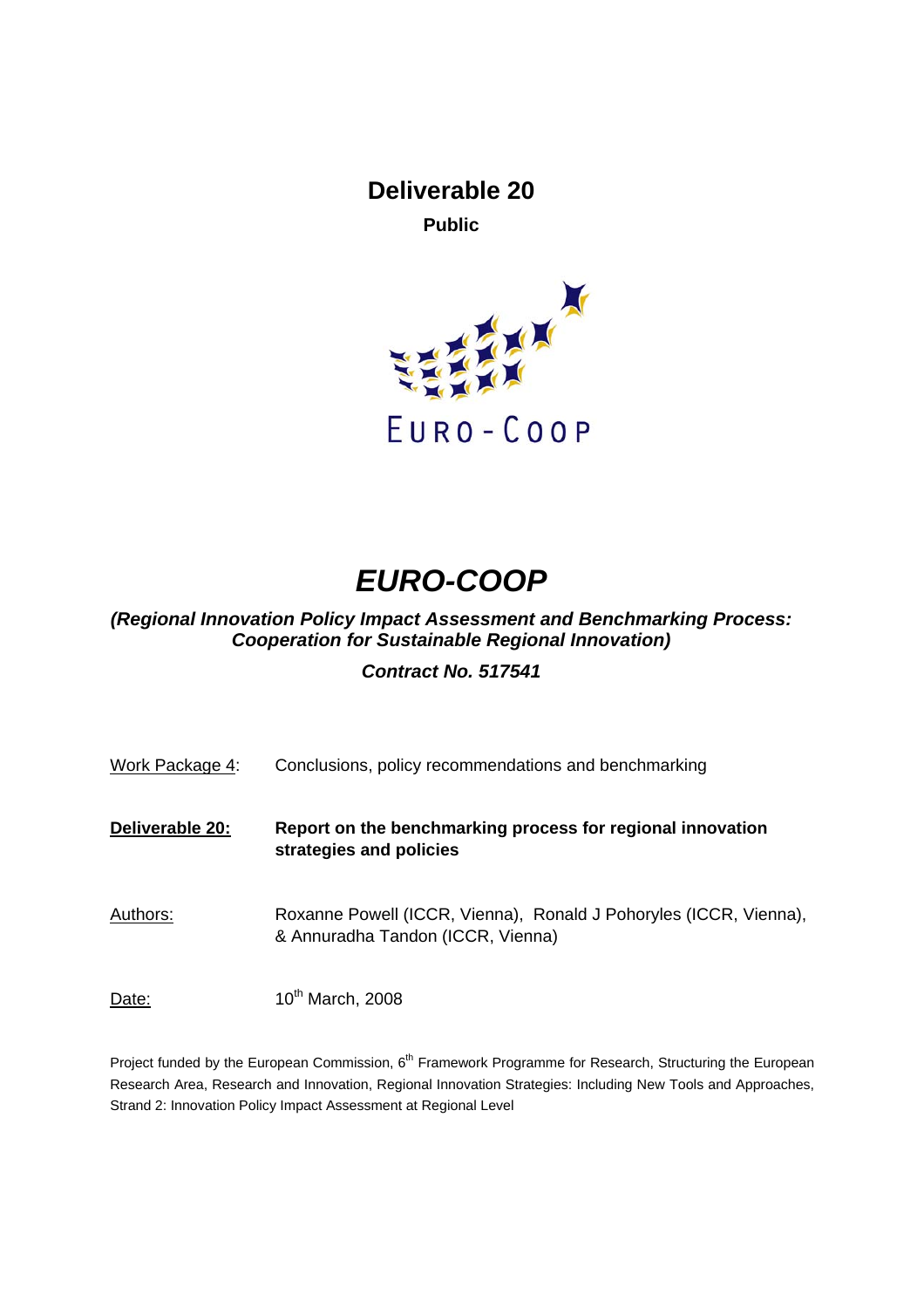## **Table of Contents**

| 1            |                                                                                                   |  |
|--------------|---------------------------------------------------------------------------------------------------|--|
| $\mathbf{2}$ | <b>BENCHMARKING IN INNOVATION POLICY-MAKING - A LITERATURE REVIEW  4</b>                          |  |
| 3            |                                                                                                   |  |
|              | 3.1                                                                                               |  |
|              | 3.1.1                                                                                             |  |
|              | 3.2                                                                                               |  |
|              | 3.3                                                                                               |  |
|              | 3.3.1                                                                                             |  |
|              | 3.3.2                                                                                             |  |
| 4            |                                                                                                   |  |
|              | 4.1                                                                                               |  |
|              | 4.1.1                                                                                             |  |
|              | 4.1.2                                                                                             |  |
|              | 4.1.3                                                                                             |  |
|              | 4.1.4                                                                                             |  |
|              | 4.2                                                                                               |  |
|              | 4.2.1<br>Application to EUROCOOP regions - 3 metropolitan region - Berlin, le-de-France, Vienna21 |  |
|              | 4.3                                                                                               |  |
|              | 4.3.1                                                                                             |  |
| 5            |                                                                                                   |  |
|              | MARKET BENCHMARKING NOT AS A COMPETITION BUT A MUTUAL LEARNING PROCESS!36<br>5.1                  |  |
|              | 5.2                                                                                               |  |
|              | 5.3                                                                                               |  |
| 6            |                                                                                                   |  |
| 7            |                                                                                                   |  |
|              | 7.1                                                                                               |  |
|              | SUMMARY TEMPLATE TO ENABLE BENCHMARKING AND FEEDBACK TO POLICY  40<br>7.2                         |  |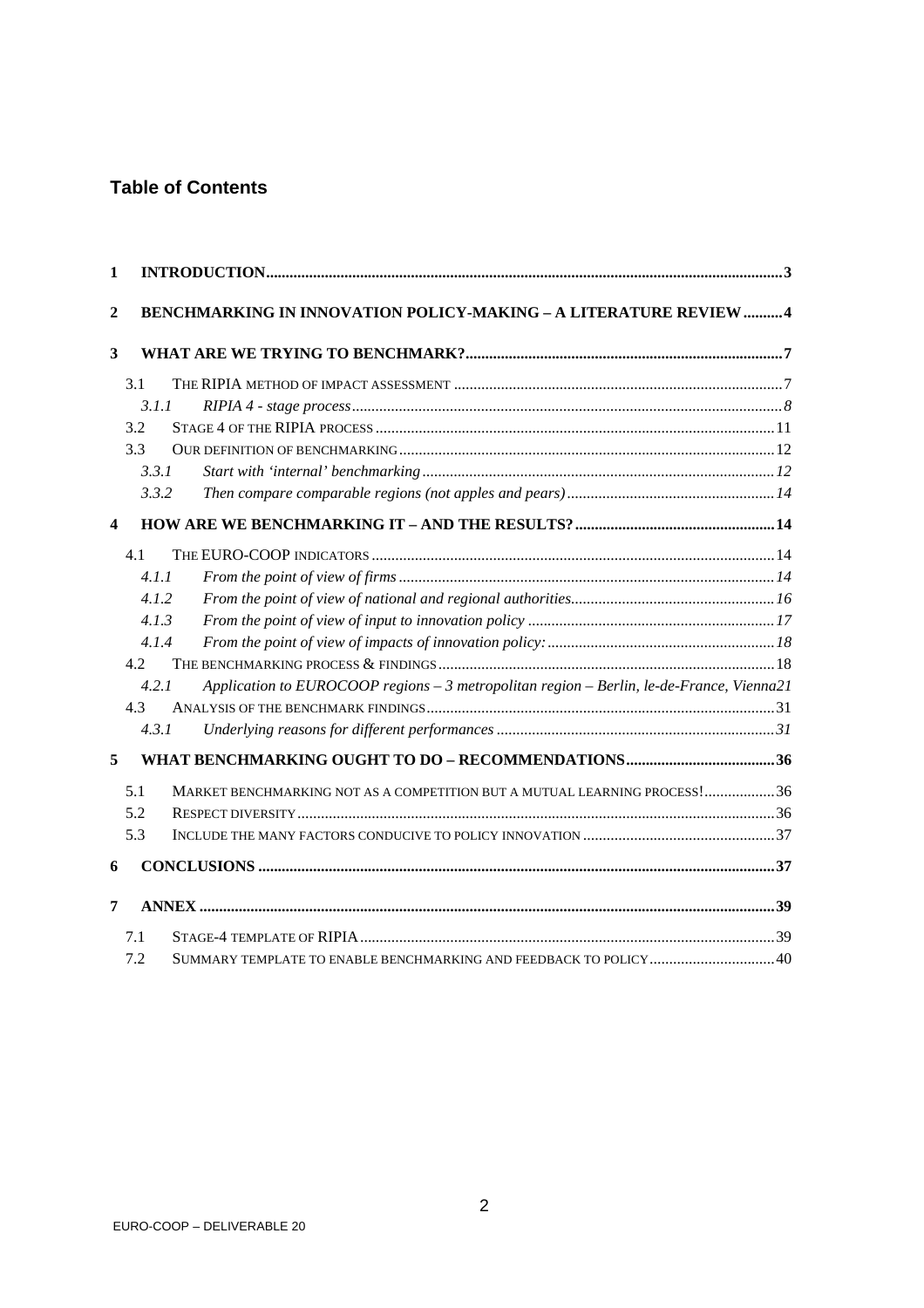## <span id="page-2-0"></span>**1 Introduction**

EURO-COOP is one of eight projects which are funded under the  $6<sup>th</sup>$  Framework Programme for Research and its special programme on Regional Innovation Strategies, including new tools and approaches, under the strand for innovation policy impact assessment and benchmarking at the regional level. All of these projects aim at developing an innovation policy impact assessment system to improve the measurement of various impacts of innovation policy-making at the regional level. In each project, several regions take part in the development and implementation of impact assessment methods and benchmarking indicators. The work undertaken in EURO-COOP will contribute to the objectives of the eight projects but will additionally focus specifically on the needs of the regions that take part in the project.

#### **The regional dimension**

"The notion that regional factors can influence the innovative capacity of firms has led to increasing interest in analysing innovation at the regional level. Regional differences in levels of innovation activity can be substantial, and identifying the main characteristics and factors that promote innovation activity and the development of specific sectors at regional level can help in understanding innovation processes and be valuable for the elaboration of policy" (Oslo Manual, §116).

Indeed as a parallel to national innovation systems, regional innovation systems have been developing, and it has been argued that we are witnessing a regionalization of innovation policy (see special issue of Research Policy devoted to the regionalization of innovation policy, Research Policy 34, 2005). This is why EURO-COOP involves nine European regions: Vienna, West-Transdanubia, Bratislava, Paris, Lublin, Warsaw/Mazovia, Tartu/South-Estonia, Manchester and Berlin.

Four of these regions are from the 'old' Member States to the European Union, and five are located in the New Member States. Three regions have previous or current experiences with the RIS/RITTS methods which were or are applied in their regional innovation policy (Berlin, Bratislava and Tartu). All of the regions have regional innovation strategies in place (with the exception of Warsaw/Mazovia region which is currently developing an innovation strategy) and are in the process of evaluating the impacts of the policies set out in their respective strategies.

#### **The project's basic assumptions**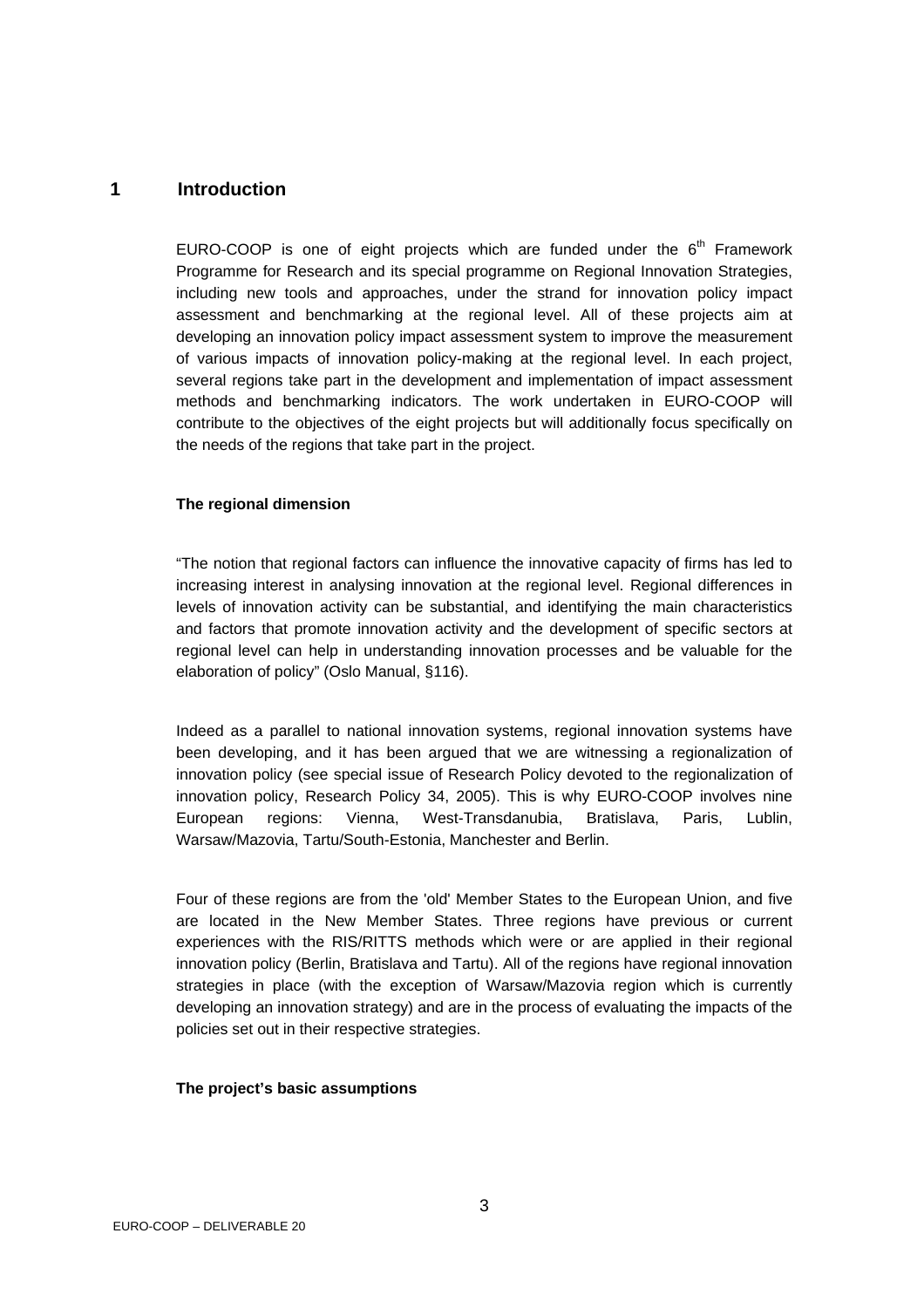<span id="page-3-0"></span>Research on innovation has given rise to many theoretical approaches. Although it is not our purpose here to engage in a theoretical discussion, it is legitimate to make our basic assumptions clear. The innovation theory followed by the EURO-COOP project is broadly-speaking a combination of the *evolutionary* and *systems of innovation* approaches. The evolutionary approach views innovation as a path-dependent process whereby knowledge and technology are developed through interaction between various actors and other factors; the patterns of interaction affect the future path of economic change.

Closely linked to the evolutionary approach is the systems of innovation approach. This "studies the influence of external institutions on the innovative activities of firms and other actors. It emphasises the importance of the transfer and diffusion of ideas, skills, knowledge, information and signals of many kinds. The channels and networks through which this information circulates are embedded in a social, political and cultural background that guides and constrains innovation activities and capabilities. Innovation is viewed as a dynamic process in which knowledge is accumulated through learning and interaction" (Oslo Manual, §96).

The objective of Deliverable 20 is to report on the development of a benchmarking process of innovation strategies and policies. Data and findings between the different partner regions (and also among the wider group of regions participating in this pilot action) will be compared in order to get a broader understanding of the situation in the regions. The regions will analyse, on the basis of the benchmark findings, the underlying reasons for the different performances to be able to identify successful policy measures and good practices. The benchmarking process has the aim to lead to cross-fertilisation and mutual learning processes. Generally, the benchmarking process developed in this project will constitute the basis for larger European-wide innovation policy benchmarking exercises which build on a strong bottom-up momentum (participation of key regional institutions and actors).

## **2 Benchmarking in Innovation Policy-making – a literature review[1](#page-3-1)**

With the rise of 'new public management' – one of the several modes of governance where governance is linked to the paradigms of efficiency and effectiveness associated with the market economy (Berger, 2003) – public sector performance management and/or benchmarking has also advanced (Groenendijk, 2004). The basic idea behind public sector benchmarking is also 'learning by comparing' where comparisons should be used to "enhance the quality of policy making" (Lundvall & Tomlinson, 2002, 2003). The policy lessons learned from one system, administrator or sector should then be

l

<span id="page-3-1"></span><sup>&</sup>lt;sup>1</sup> Adapted from EUROCOOP working paper, Berger, G, 2005, Benchmarking for Innovation Policy-Making – A literature Review; http://www.iccr-international.org/euro-coop/literature/papers.html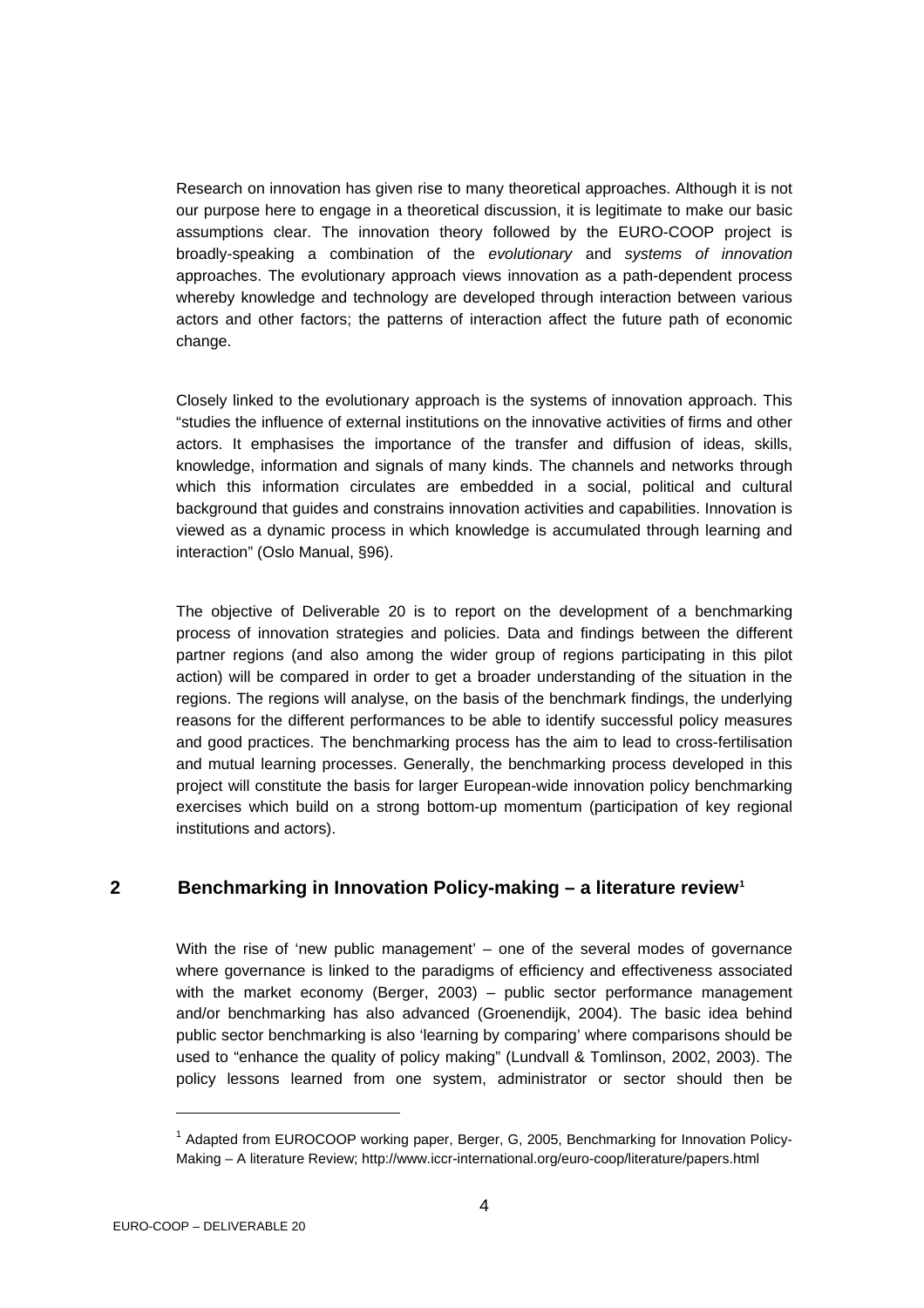transferred to another system, administration or sector (Dolowith&Marsh, 2000). Therefore, public sector benchmarking is closely related to 'policy transfer'.

As defined by Kaiser & Prange (2004a), the Open Method of Coordination (OMC) in innovation policy is based on continuous benchmarking of national or regional innovation policies and R&D policies against the best performers (i.e. major competitors) in the world. Subsequently, benchmarking serves two purposes.

- 1. To identify specific needs that exist for individual Member States, regions or industrial sectors (horizontal dimension). In order to overcome existing deficits, benchmarking also refers to best practice examples that have been successfully implemented elsewhere. The dissemination of best practices is supposed to take place through a process of mutual policy learning organised at the European level. The Mutual Learning Platform (MLP) which is organised by the European Commission is an example of this horizontal dimension.
- 2. On the basis of benchmarking results, the Member States or regions may agree on common European guidelines which have to be translated into specific targets for national and regional innovation policies (vertical dimension). The whole process is accompanied by periodic monitoring, evaluation and peer review pursued under the auspices of the European Commission.

Kaiser & Prange (2004a) argue that the European Commission is primarily engaged in the establishment of a framework for dialogue, coordination and benchmarking while the Member States are responsible for the creation of 'internal' coordination mechanisms. This involves horizontal coordination between the respective ministries, and vertical coordination between the national and sub-national levels. Therefore, regional and local actors are only indirectly involved in the coordination process.

The various sets of benchmarking indicators for innovation policy, like the European Innovation Scoreboard, give little sense of alternative patterns of socio-economic development and trade-offs. Room (2005) points out that the language used is that of "laggards catching up with leaders, with the assumption that those leaders hold out the future to which the laggards must adjust". However he argues that there would seem to be no reason why the selected benchmark indicators should not be used to reveal the trade-offs among the outcomes and, therefore, "a variety of possible futures". What is more, as Lundvall & Tomlinson (2002) point out, there is a tendency in innovation benchmarking in the EU to point to the USA and Japan as the leaders and Europe as the laggard. They argue that dubious and ad-hoc arguments are used to diminish the importance of the good innovation policy performance of smaller EU countries (like Finland or Sweden): "Analysing the systemic features of the small European and welfareoriented countries may actually be more fruitful than attempts to catch up with the US."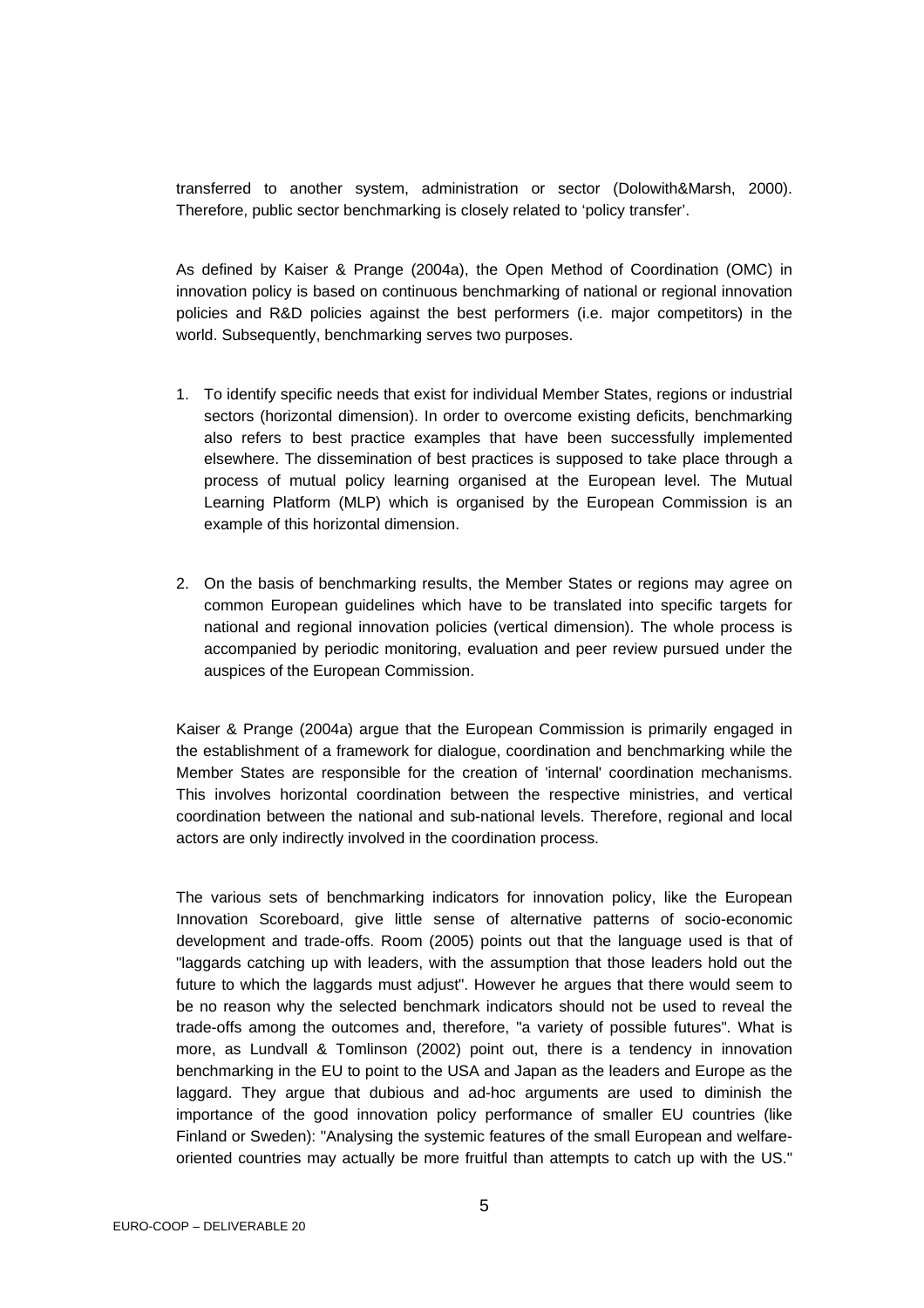(Lundvall&Tomlinson, 2002, 227). Generally, too much copying from best performers may be problematic having in mind that innovation policy-making should be characterised by 'innovation' rather than 'copying'. As Room (2005, 124-125) puts it: "Diversity rather than imitation is likely to be more productive of future innovation. (…) An approach to benchmarking and indicators which stresses alternative futures and political choice may therefore not only avoid the unthinking embrace of a single future, it may also promote the dynamism and innovation on which the knowledge-based new economy depends."

The problem with benchmarking in innovation policy is:

- The experiences with benchmarking innovation policy-making over the last years have shown the highly differentiated nature in the Member States and/or regions which can hardly be assessed by quantitative data alone.
- Consequently, innovation policy benchmarking still suffers from a **lack of qualitative indicators** (Kaiser&Prange, 2004b). This was also acknowledged by the European Commission (2001).
- Additionally, as Room (2005, 125) argues, the benchmarking indicators chosen for the process of a knowledge-based economy are "remarkably static". He suggests that indicators which can capture the dynamic change on the level of the firm and the specific spatial locality are needed, like ICT investment, human skills, organisational change or entrepreneurship. These would be so-called 'third generation' indicators of innovation, based on interactive chain-linked models of innovation, involving feedback loops and organisational as well as technological change.

The solution of problems with benchmarking is now called *'intelligent benchmarking'* (Lundvall&Tomlinson, 2002; European Commission, 2001). This means that benchmarking is about to adopt a systemic perspective. Thus benchmarking "should not be seen primarily as a narrow technical procedure focusing on comparing quantitative data" (Lundvall&Tomlinson, 2002, 223). Its rational should be that it focuses attention on

- the efficiency of a system:
- stimulating reflection, and thereby
- supporting learning among those involved.

This means that "benchmarking innovation systems, learning effects and social cohesion involve the development of more reliable indicators for the quality and intensity of relationships, interactions and networks" (Lundvall&Tomlinson, 2002, 224).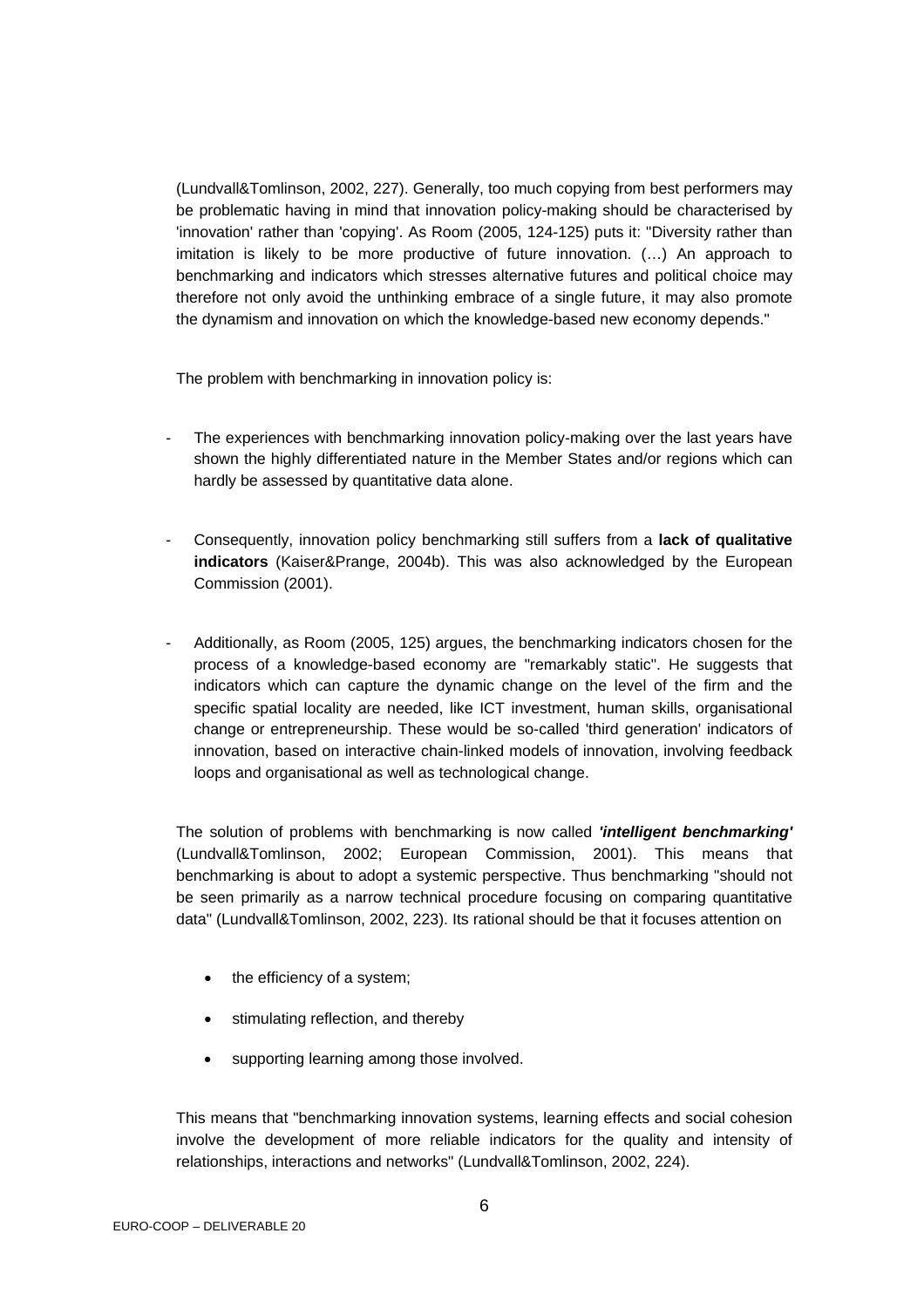<span id="page-6-0"></span>With this systemic perspective, benchmarking is to be extended in two directions: Firstly, it needs to look at all mechanisms which have an impact on innovation and research policies (e.g. public programmes, education and research systems, financial structures, etc.). Secondly, it will incorporate the wider policy framework and context. Lundvall & Tomlinson (2002, 209) point out that "the context – defined in its economic, technical, geographical, historical and cultural dimensions – has a great influence when it comes to determine what is a best practice way of doing things".

Kaiser & Prange (2004a, 254) argue that "such a benchmarking model seems more appropriate to reflect the context-specific character of successful practices in innovation policy. However, it will also disclose that best practices are often based on specific local conditions and on specific modes of interaction between innovation organisations. This could constitute a strong argument in favour of a bottom-up benchmarking process in which organisations, local clusters or industrial sectors compare themselves with other respective units".

As brought forth by Room (2005) this process may need to be accompanied by *'benchlearning'* which involves the exchange of narratives, case studies and 'stories' which integrate qualitative and context-related indicators into coherent accounts of how change practically occurs. These narratives are in part intuitive, they embody a range of tacit knowledge, they recognise complexity and unpredictability, they tap into specificities of national and regional context and the path dependencies these involve as well as strategic choices being made by different policy actors.

## **3 What are we trying to benchmark?**

The RIPIA method (see Deliverable 16, Comprehensive *Regional Innovation Policy Impact Assessment scheme*, for full details), is a four-stage method to asses the impact of innovation policy. It proposes to carry out benchmarking during the last  $(4^{th})$  Stage of the assessment.

#### **3.1 The RIPIA method of impact assessment**

A 'Regional System of Innovation' ('RSI') has many actors and stakeholders; and a regional innovation policy has many effects, direct or indirect, in the shorter or longer term. Any impact assessment has to be aware of these possibilities. Also evidence suggests the importance of more intangible and fuzzy issues - communications, relationships and mutual learning between stakeholders – for the system of innovation.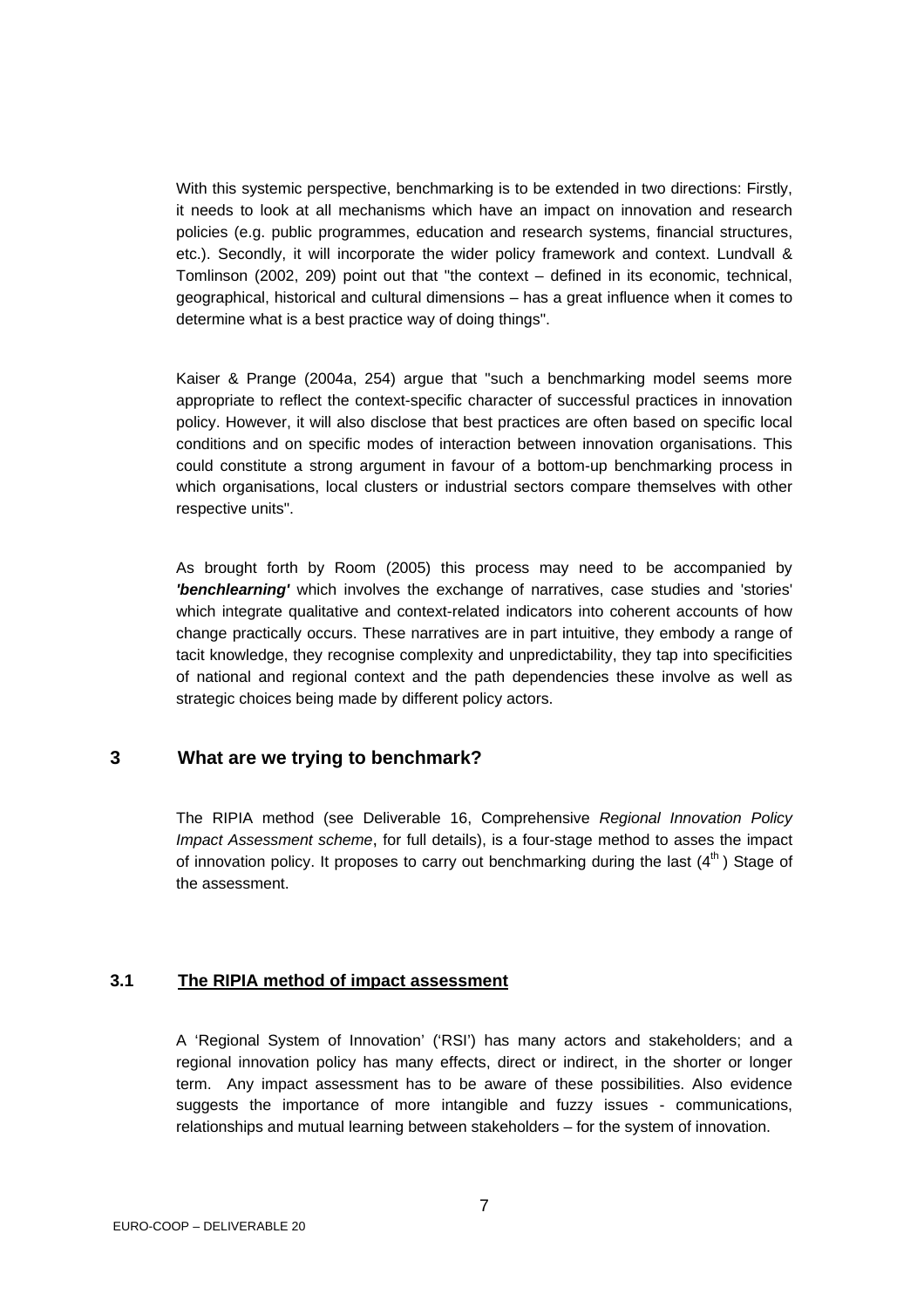<span id="page-7-0"></span>Therefore the RIPIA method aims to provide a route map and working tools for investigation as against a simple fixed answer to the question of 'impact assessment'. This helps explore the regional innovation agenda, the critical paths of causes and effects, the relationships of stakeholders, the qualities of governance, and the 'organization / regional learning' capacity as a foundation for the innovation process.

RIPIA method is designed as a flexible set of steps with a series of templates and graphic aids. It is compatible with the 'rational management' logical framework approach of objectives, inputs and outputs, where this is relevant. It provides a basis for benchmarking and comparison as far as possible, by identifying common and measurable issues among many other issues which are more fuzzy and intangible.

#### 3.1.1 RIPIA 4 - stage process

The RIPIA method has 4 main stages, each with a series of steps:

- Stage 1 *'baseline'* is concerned with scoping the boundaries and context, identifying the regional profile and innovation agenda, and defining the relevant parts of the 'regional system innovation' (RSI).
- Stage 2 *'policy analysis' -* applies the 'logical framework' or rational management approach, across the relevant policies, programmes and projects.
- Stage 3 '*extended analysis'* extends the logical framework approach with network analysis, path analysis and others, with a variety of methods.
- Stage 4 'feedback' reviews the implications of the assessment, with feedback to actors / sectors and benchmarking for policy development.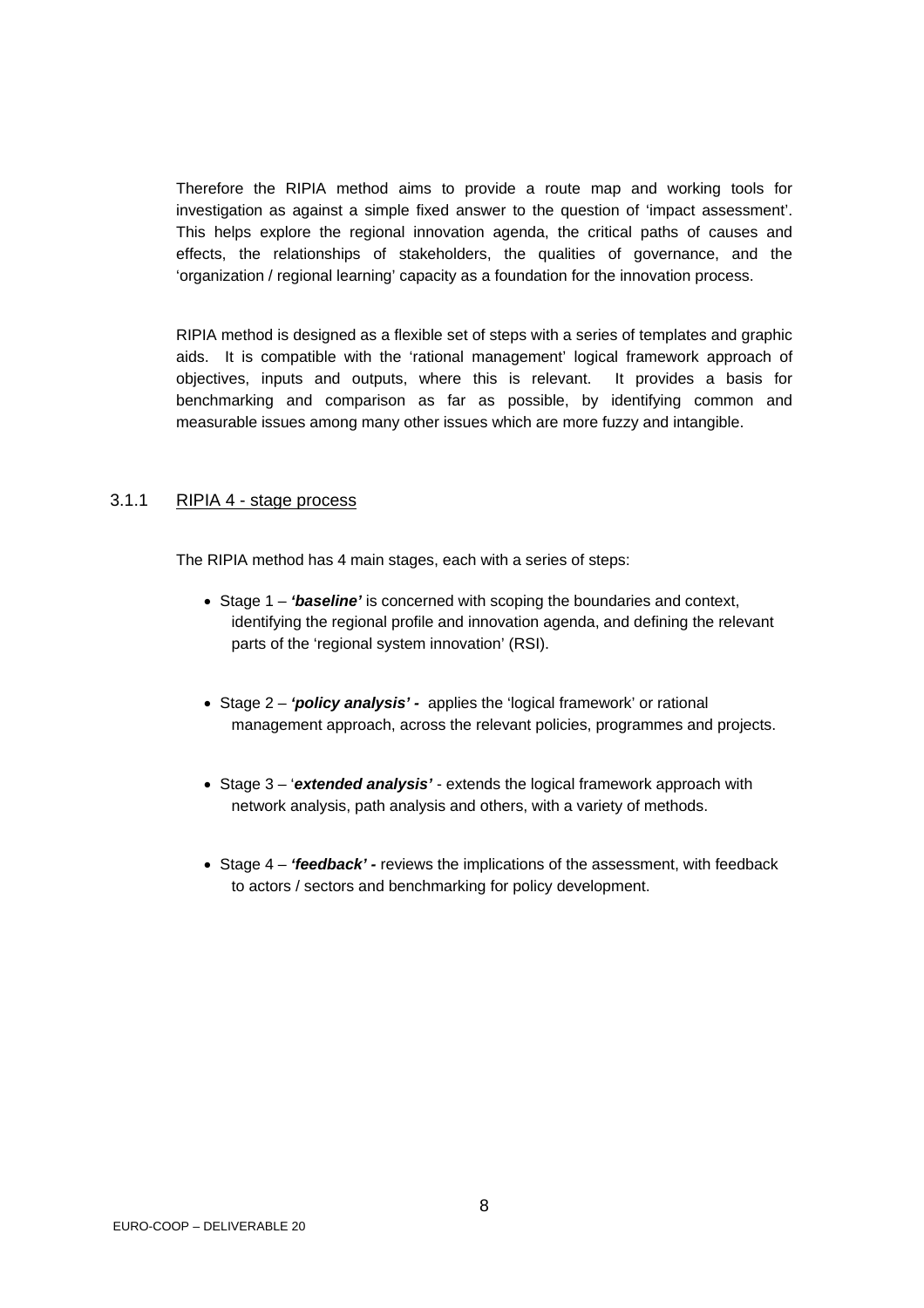



The method also follows 5 main themes or perspectives on the Regional System of Innovation:

- **Context:** the economic, political, technological profile of the region, with performance measures and benchmarks where possible
- **Actors:** institutions, networks, governance structures, and their relationships and interactions.
- **Sectors**: the particular issues in the structure of the industry, cluster or technology.
- **Factors**: other socio-technical issues such as I.P, legal, financial, infrastructure issues
- **Actions:** the strategy, policy, programme or project to be investigated.

At the core of the RIPIA method is the Stage 3 'extended analysis' approach *(figure 2)*. This builds on the linear model of the logical framework, to investigate the wider range of causes and effects which are generally more complex, fuzzy, intangible, indirect, upstream and downstream. We call this an 'approach' as it is not a fixed text book method and is a more flexible way of thinking - investigation, analysis, benchmarking - which is responsive to the situation. There are 3 main features of this approach: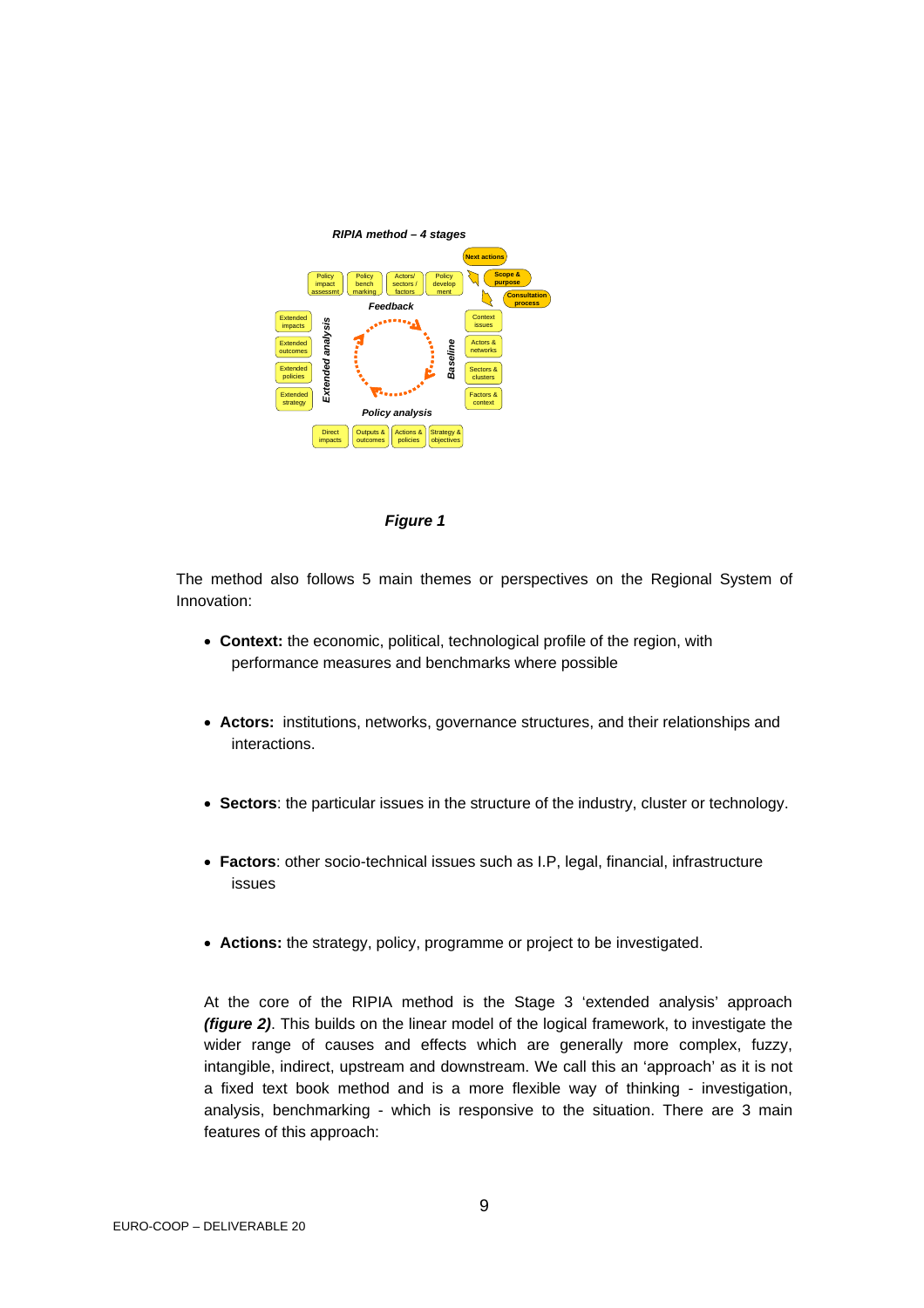- Policy causal analysis: this sets out a wide range of possible cause-effect chains, and then prioritizes the most significant risks or opportunities.
- Emergent system investigation: this looks for 'emergent' behaviour across a wider system, such as collective learning and cooperation.
- Policy opportunity benchmarking: this compares the cause-effect chains with 'opportunities', from best practices, scenario studies, and policy innovation work. With this the assessment can be framed in positive terms of creativity and opportunity.

With these in mind we focus on the 'policy impact', i.e the results of interventions from the public sector, (although in practice this often involves a complex set of statements and decisions). We can summarize an often long pipeline in four basic stages:

- Strategy and objectives: a generalized intention or discourse which may be more or less formal.
- Policies, programmes and projects:
- Inputs and outputs: the direct resources and results of the policy / programme / project
- Outcomes and impacts: this is the final focus of the method, and as far as possible compares the effects of policy-on / policy-off.



*RIPIA method – 'extended analysis'*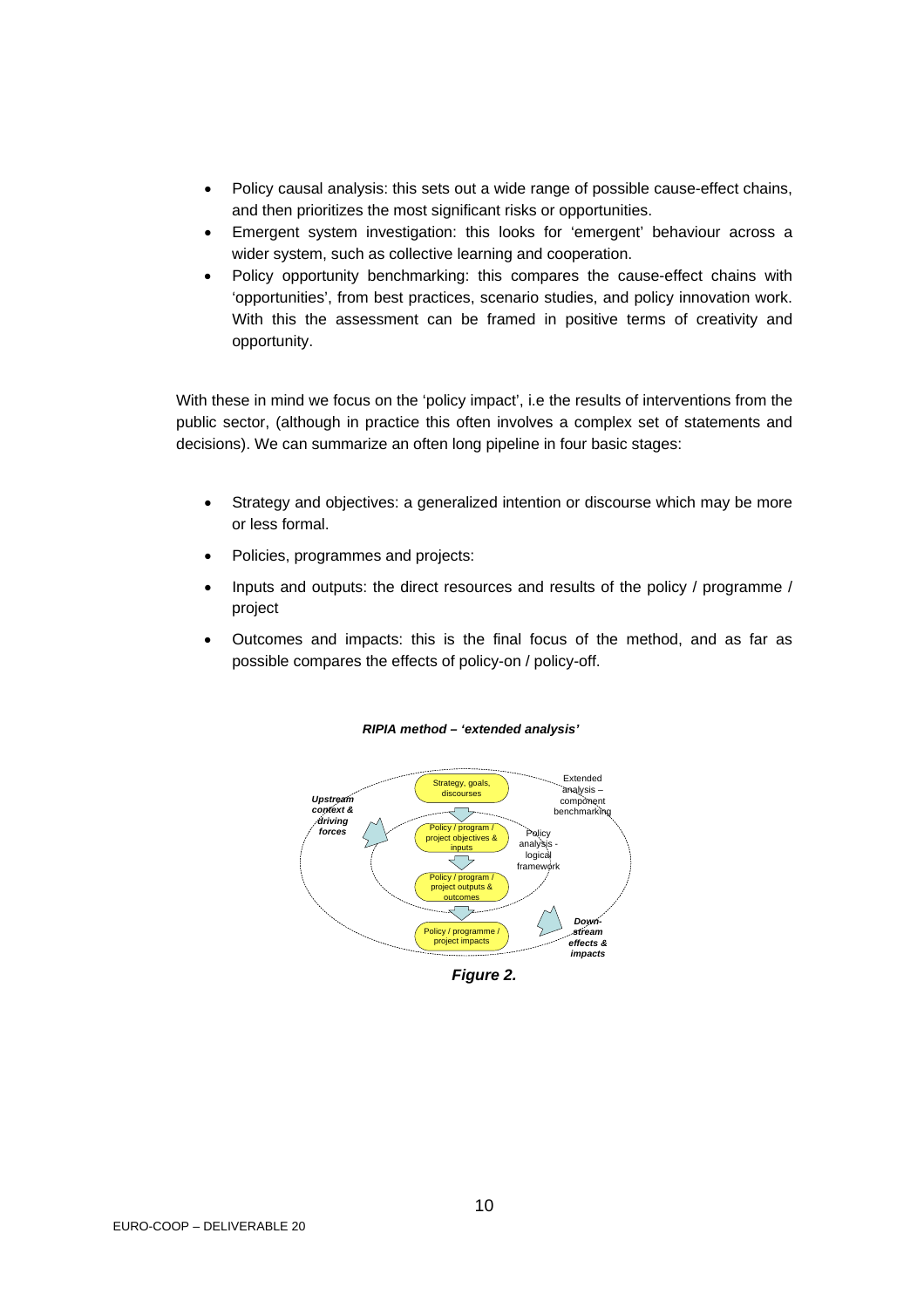## <span id="page-10-0"></span>**3.2 Stage 4 of the RIPIA process**

This stage takes the assessment result into a policy-focused benchmarking frame. It compares the 'impacts' against policy 'opportunities / best practices', and so provides feedback to future development of policy and monitoring systems.

RIPIA makes a number of considerations on indicators of benchmarking. There is a major challenge for benchmarking, i.e. the systematic comparison of indicators for the purpose of policy learning and development. Every region is unique, and policy generally has many possible effects and stakeholders, as discussed above. So it is not so useful to compare simple indicators which are the focus of the EIS and similar databases.

Take the indicator for *'patents per 1000 population':* there may be many contingent factors which influence this factor 'upstream', e.g. the *'centralizing structure of large firms'*. There may be many other factors which are influenced by this 'downstream' – e.g., the *'regional retention of larger firms*'. It can be difficult to find simple indicators for some of these factors, but they are at least as important as other factors which are lucky to have simple indicators.

Therefore to understand and assess the full impact of policies and programmes, and to monitor and benchmark their performance and effectiveness, we have to work within a wider framework. This should be based on the 'extended logical framework' analysis, which is the core of the RIPIA method.

The proposed benchmarking framework is shown in the table and figure below. The vertical axis shows the 'logical framework' steps as in the main method above. The horizontal axis shows the 'upstream – downstream' dimension, from the underlying driving forces, to the other factors which are influenced by the steps of the policy.

| <b>UPSTREAM FACTORS</b>                                              | <b>POLICY LOG-FRAME</b> | <b>DOWNSTREAM</b><br><b>FACTORS</b>                        |
|----------------------------------------------------------------------|-------------------------|------------------------------------------------------------|
| underlying factors which<br>drive the 'agenda' and<br>the objectives | Objective / targets     | other factors which are<br>downstream of the<br>objectives |
| factors driving the inputs                                           | input indicators        | other factors which are<br>influenced by the inputs        |
| factors which influence                                              | output indicators       | other factors which are                                    |

#### **Table 1: Benchmarking framework**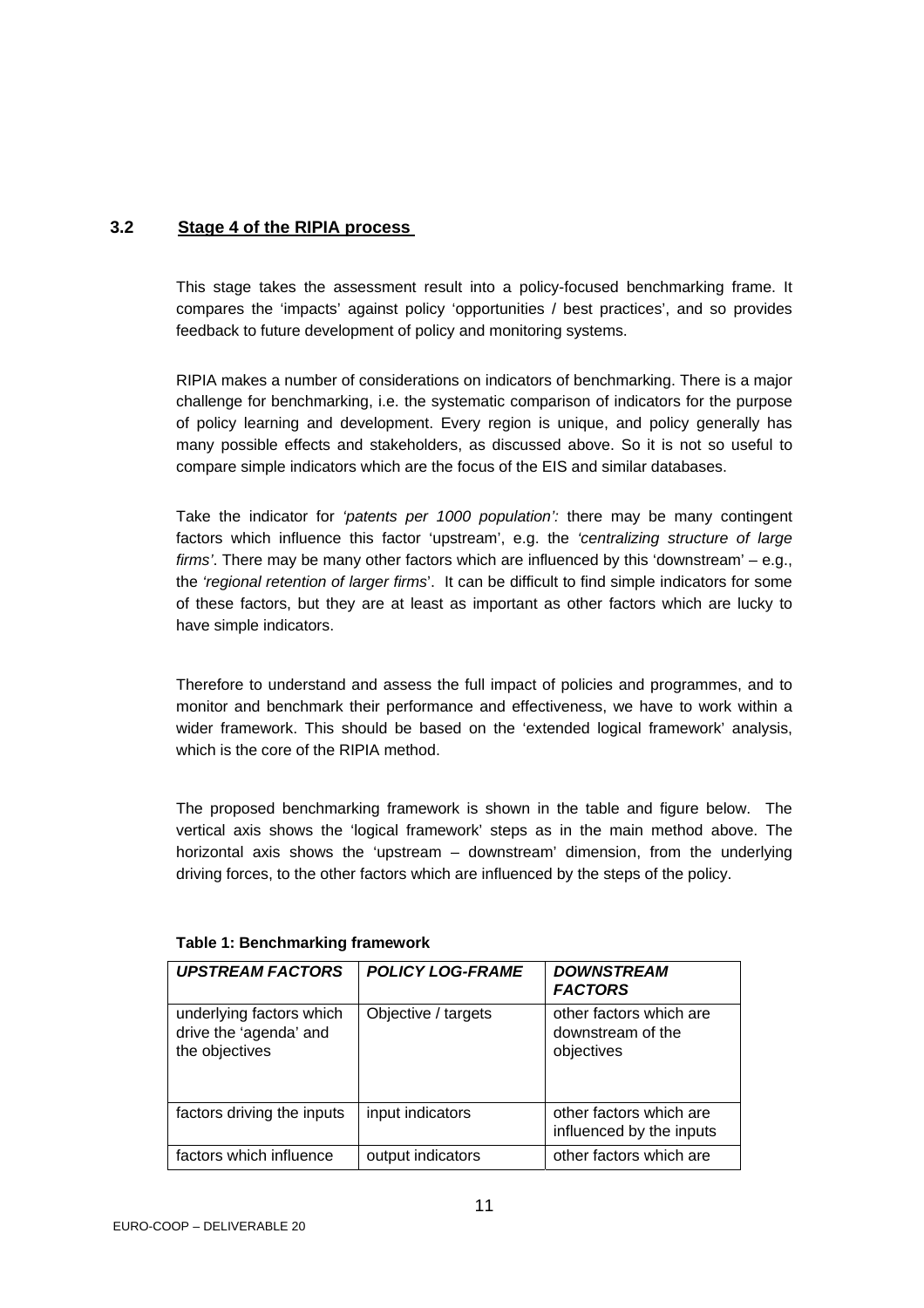<span id="page-11-0"></span>

| the outputs                                           |                                   | influenced by the outputs                                |
|-------------------------------------------------------|-----------------------------------|----------------------------------------------------------|
| factors which influence<br>the outcome                | Outcome indicators                | other factors which are<br>influenced by the<br>outcomes |
| factors which influence<br>the impact                 | impact indicators                 | other factors downstream<br>of the impacts               |
| factors which influence<br>the indirect & longer term | indirect & longer term<br>effects | other general factors<br>downstream                      |

## **3.3 Our definition of benchmarking**

In undertaking the benchmarking exercise it is imperative to break-down the broad regional system of innovation into measurable or specific components. In the case of the RIPIA model, the RIS has the following components – context, actors, sectors, factors, action. A more detailed template providing a summary to these components is provided in the annex.

But before undertaking a benchmarking exercise in order to compare regions, it is also important to start with internal benchmarking. As internal benchmarking helps in assessing how the region is performing against its own objectives. Only then does it make sense to compare oneself with other regions which are comparable or in other words as Papaioannou (2006) puts it with 'people like us'.

#### 3.3.1 Start with 'internal' benchmarking

EURO-COOP is not about ranking the performance of all regions in a simple, scoreboardtype way. It is about comparing **the region's own objectives** (at the start of a policy phase) with **its achievements** (at the end).

#### Example: **Berlin; general innovation policy**

| Berlin's regional innovation policy focuses on       |
|------------------------------------------------------|
| developing its USP in science, technology and        |
| enterprises in its existing 'fields of competences'. |
| There are at least 11 programmes for support         |
| RTD. Policy instruments<br>include<br>οf             |
| competence field building, technology-transfer       |
| activities, spin off and entrepreneurship support,   |
| network support and support for young firms.         |
| <b>Monetary support</b> includes funding<br>basic    |
|                                                      |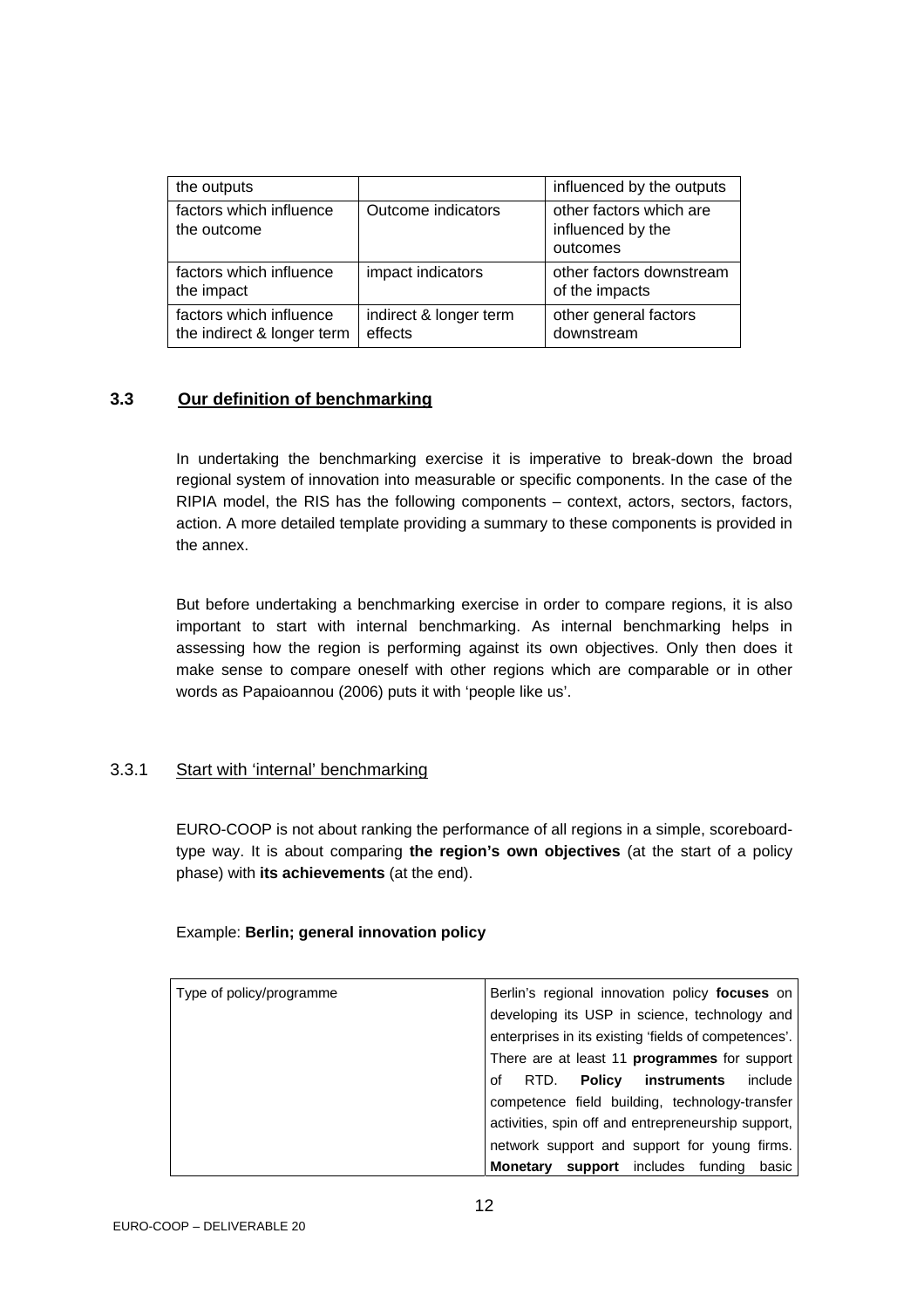|            | research, funding industry-science projects and<br>qualification improvement.                                                                                                                                                                                                                                                                                                                                                                                                                                                      |
|------------|------------------------------------------------------------------------------------------------------------------------------------------------------------------------------------------------------------------------------------------------------------------------------------------------------------------------------------------------------------------------------------------------------------------------------------------------------------------------------------------------------------------------------------|
| Objectives | development<br>Innovation<br>targets:<br>implementation and upgrade of national and<br>international competitive centres of competence;<br>development<br>utilisation of<br>and<br>innovation<br>enabling technologies                                                                                                                                                                                                                                                                                                             |
|            | Challenges addressed: Job creation, raising<br>R&D intensity, raising regional and international<br>competitiveness, improving economic growth                                                                                                                                                                                                                                                                                                                                                                                     |
| Inputs     | Several funds and funding sources such as the<br>Berlin Investment bank funds, German research<br>foundation, structural funds and so on.                                                                                                                                                                                                                                                                                                                                                                                          |
| Outputs    | - about 40% of companies in Berlin innovate<br>- within biotechnology sector firms developed<br>better than German average<br>- growth rate in employment and start-up activity<br>in the 'field of competence'<br>- strong linkages between university, research<br>institutes and firms specially in the high-tech<br>sectors such as biotechnology<br>-generally growing regional knowledge transfer<br>and technology transfer activities<br>-improvement in skills and labour qualification                                   |
| Outcomes   | At<br>the<br>level<br>for<br>cluster<br>the<br>example<br>biotechnology cluster regional cooperation was<br>extremely successful<br>also<br>as<br>trans-border<br>cooperation; outcome of RIITS is not very clear;<br>for most experts innovation is of highly relevance<br>for the region, but actual importance reflected by<br>actual policy measures, financial and personal<br>engagement of all relevant actors, public<br>attention and awareness seems not sufficient,<br>awareness of the 'Quadriga' process is still low |

Source: Berlin Summary template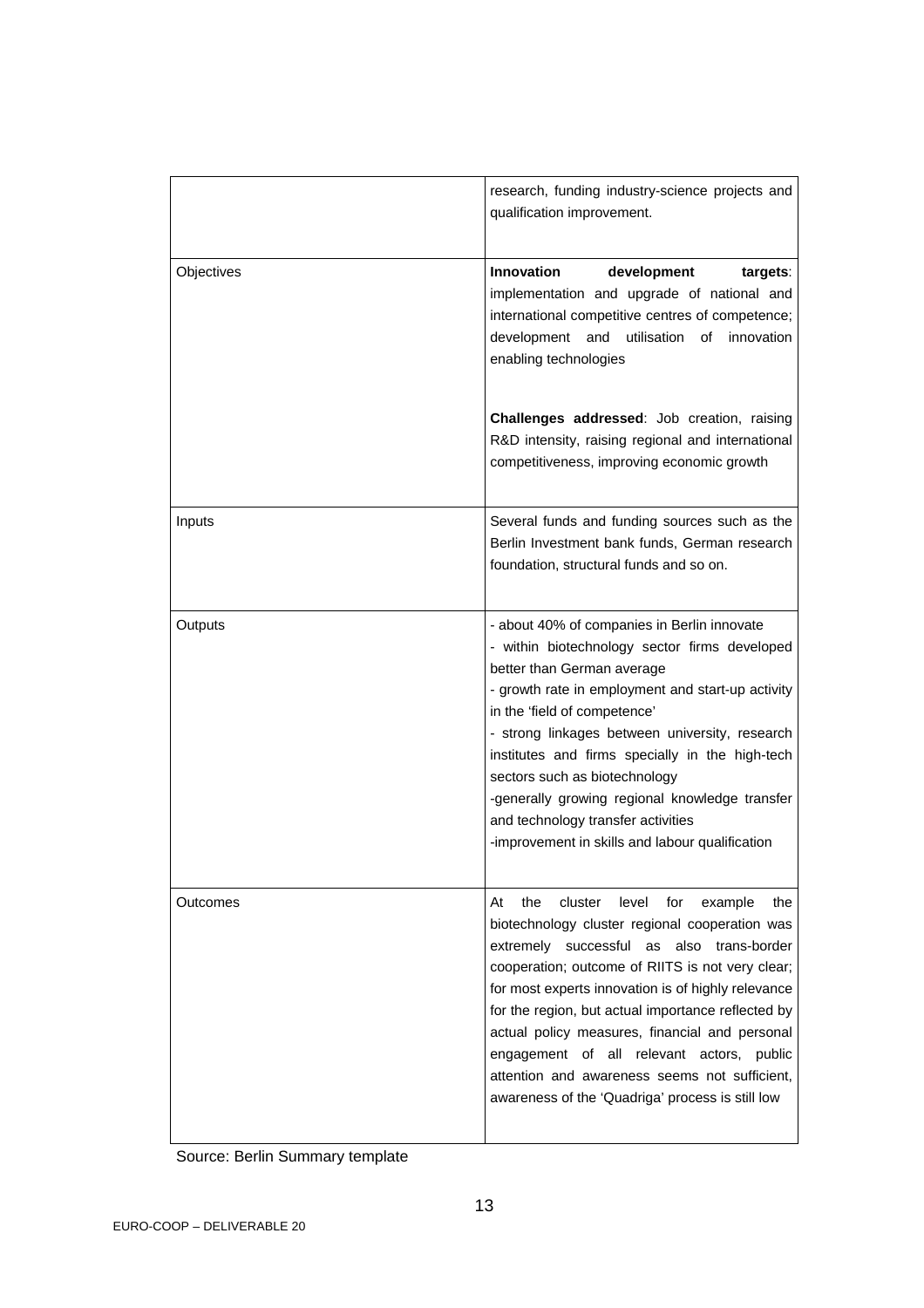#### <span id="page-13-0"></span>3.3.2 Then compare comparable regions (not apples and pears)

It will be meaningful to compare similar regions, either based on similar economic sector/clusters, degree of development, GDP, population, and so on. While benchmarking, the criterion for selecting regions in order to compare apples with apples and not apples with pears is a crucial step. Take the case of Mazovia for example, it has a capital city Warsaw and the rest is rural area. Thus is it fair to compare it with other metropolitan regions? Similarly Paris which is a metropolitan city has the advantage of a well-developed financial market which increases its potential for easier access to venture capital. Vienne also a metropolitan city sees itself as a gateway to Europe. Berlin, a newly formed metropolitan city with the merger of East with West Germany, portrays itself as a young city which has not prosperous with high unemployment rates as well as low GDP growth rates. Its field of competence – Biotechnology, ICT, and automotives are similar to those of other cities such as Vienna, Paris and so on. The criteria to look for similar regions should be clearly specified as this helps in understanding processes as well as impacts.

## **4 How are we benchmarking it – and the results?**

## **4.1 The EURO-COOP indicators**

This section brings forth examples of qualitative and quantitative indicators that have been used in exploring the regional system of innovation. It presents an indicative list and is not an exhaustive list of indicators.

## 4.1.1 From the point of view of firms

The following *qualitative indicators* enable understanding the functioning of the innovation system from the point of view of firms:

- 1. Identifying enterprises' **motives for innovating and their importance** (i.e. the firm's objective when engaging in innovation activities) is helpful when examining the forces that drive innovation activity ---> are the drivers of innovation at firm level known by regional policy-makers?
- 2. Questions on **barriers to innovation** can provide information on a number of issues relevant for innovation policy, e.g.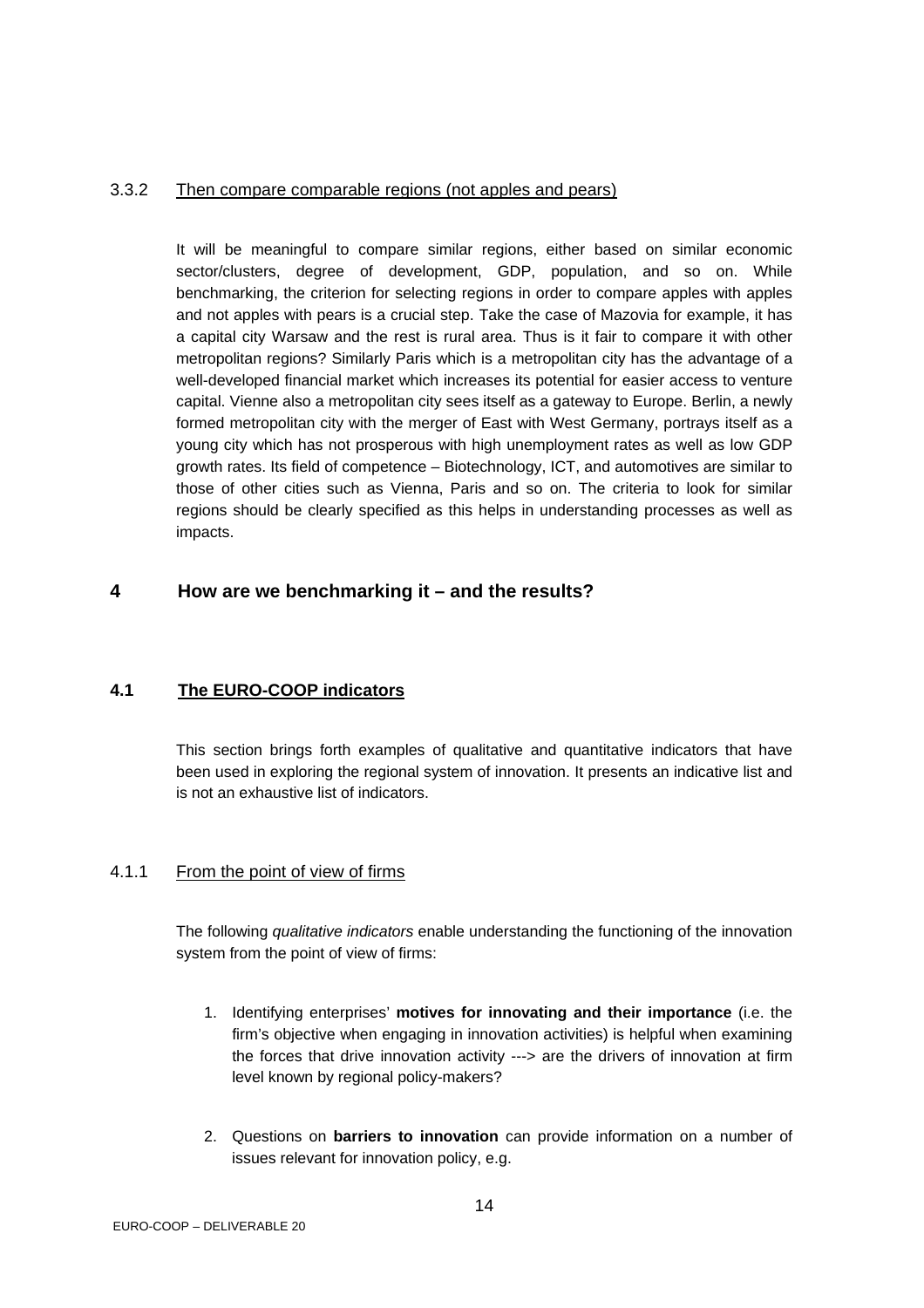- economic factors (market and financial), such as high costs, lack of available finance or lack of demand,
- knowledge factors, such as a lack of skilled personnel or knowledge,
- institutional factors, such as lack of infrastructure
- legal factors, such as regulations or tax rules.
- 3. Identifying the main **beneficiaries of innovation policy**: large, international firms (for whom subsidies will actually mean very little) or SMEs? A related question is "How much is regional innovation policy doing for SMEs?" In general for all SMEs problems exist in terms of – innovation infrastructure, lack of absorption capacity for finance, little interest in being innovative as day-to-day survival is more important and have difficulties engaging in more strategic and innovative activities, knowledge transfer from universities and public research institutes is poor to SMEs. Another factor that stands out in almost all big cities is the divergence in availability of technology, capital etc. by the MNCs and large firms as opposed to limitation of finance and capital by the SMEs.
- 4. The **ability of enterprises to appropriate the gains from their innovation activities** is also an important factor, and policy plays a central role in the design of legal methods of protecting innovations (Oslo Manual, §414-415).
- 5. **Sustainability** as an objective for financing innovation.

*Quantitative indicators* would include:

- o Amount of investment from various funding sources– private and public
- o Policy coordination between different segments of policy-makers as well as international companies that can also influence policy due to their financial muscle
- o Number of firms created by this process
- o Number of jobs created by this process
- o Number of patents created by this process
- $\circ$  To what extent it contributed to the growth in earnings of the firms involved in this process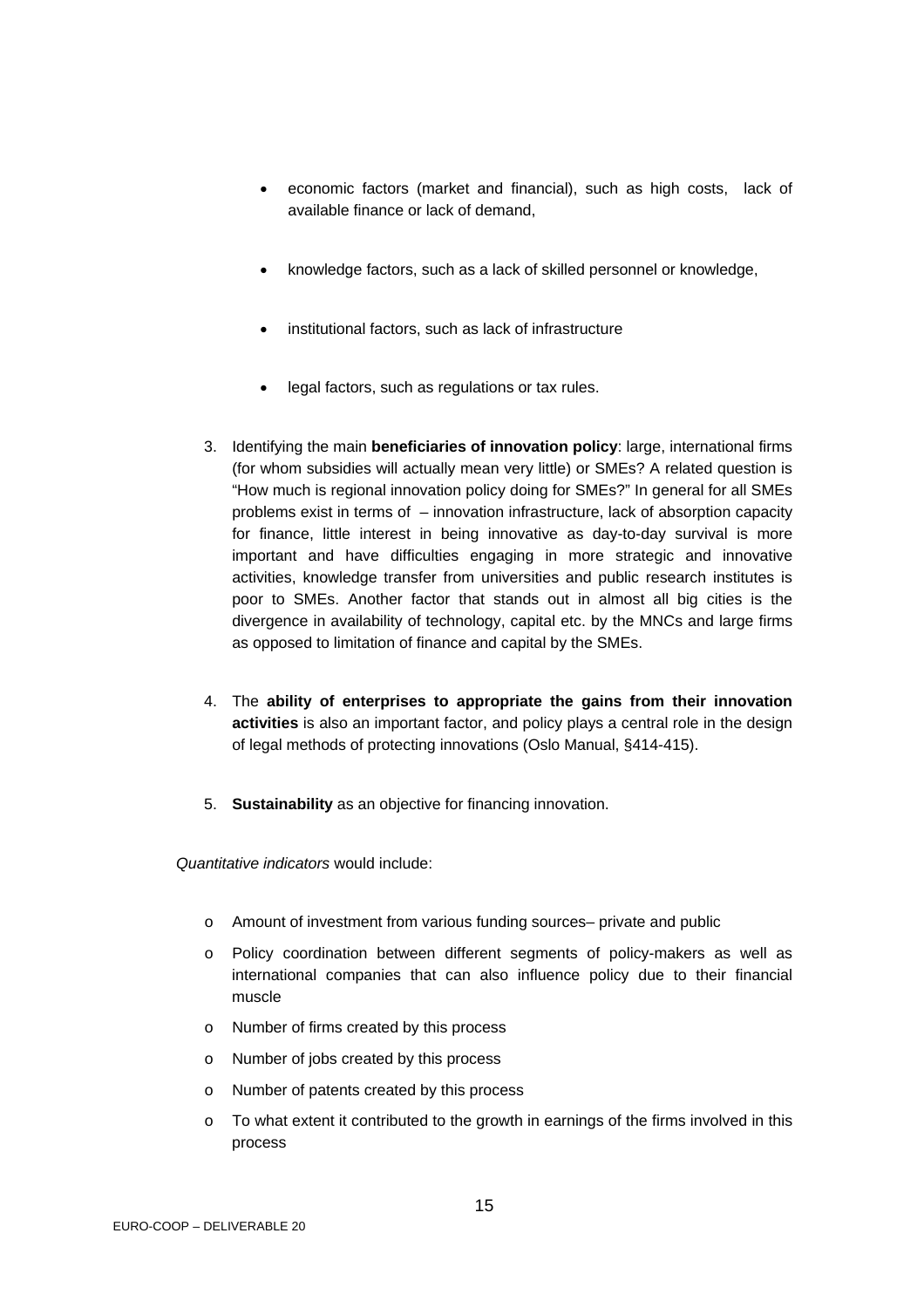o Effect of these firms on the quality of living on those it impacted

#### <span id="page-15-0"></span>4.1.2 From the point of view of national and regional authorities

The following figure illustrates the actor-network analysis approach. Each actor's activity / context can be shown with a summary of the actor-system, Their relationships can be characterized with a range. This of course is greatly simplified, and clearly any regional system of innovation will be much more complex in reality.



*Actor-network mapping approach*  simplified regional innovation system

*Figure 3.* 

The following qualitative indicators can bring forth the successful working of the regional innovation system from the point of view of actors:

- Quality of relationship in terms of measurement of interaction and networking between the different stakeholders and policy makers.
- How many different political agendas are driving the policy?
- Synergy between the different political agendas. For example are national programmes supported by regional framework policy or neighbouring political programmes?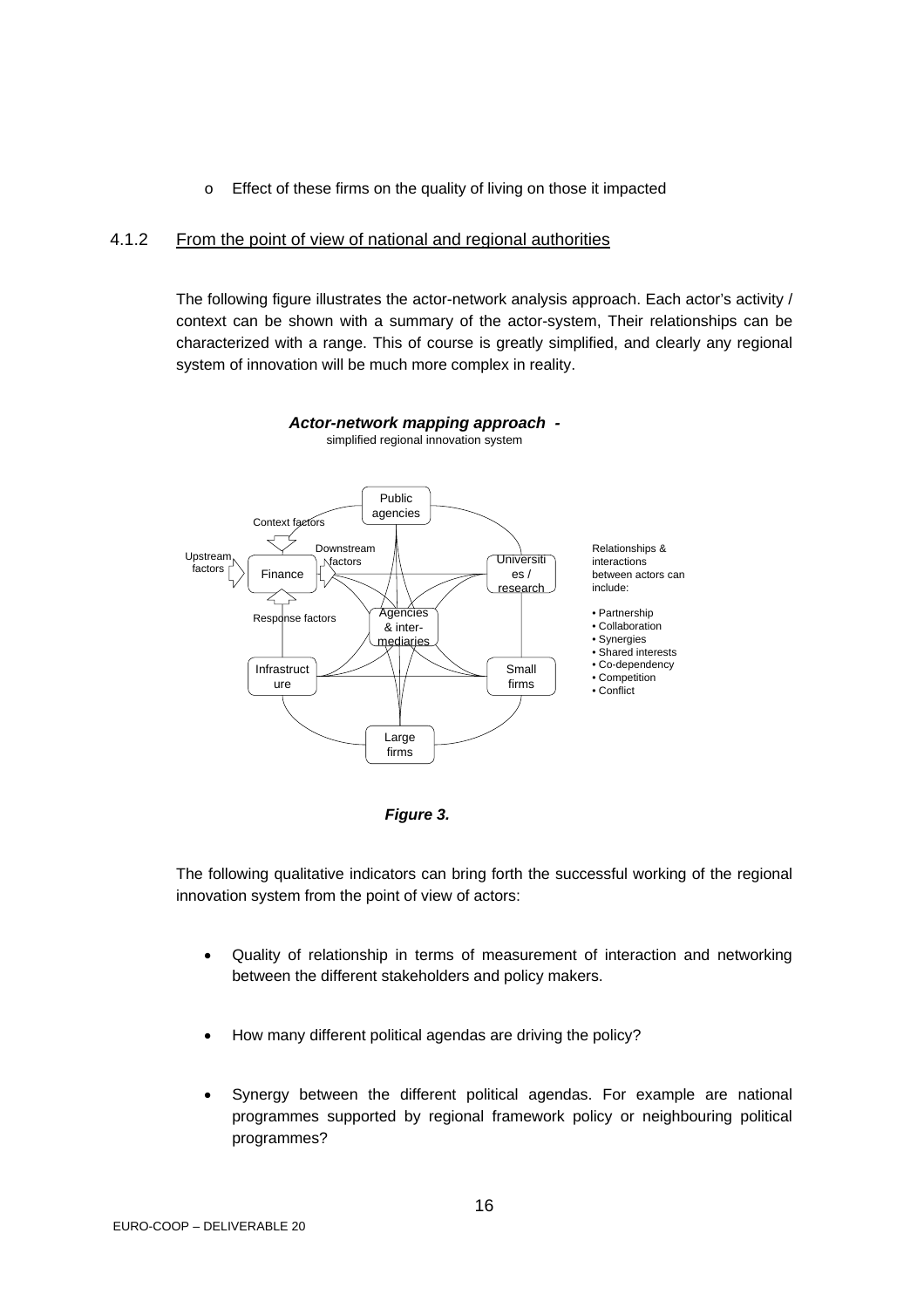## <span id="page-16-0"></span>4.1.3 From the point of view of input to innovation policy

- 1. Universities & Universities of applied sciences
	- scientific performance
	- experience in cooperation between different actors
	- openness for cooperation
	- ratio of national and regional funding
	- openness and international cooperation
	- brain drain
- 2. Companies
	- technical and scientific absorption capacity
	- large company with R&D centres in the region under question
	- financial capacity for R&D
	- openness for cooperation
	- what is the role of FDIs in enhancing innovation in the region
- 3. Public research institute:
	- scientific performance
	- ration of regional to national funding
	- experience in cooperation as well as openness towards cooperation
- 4. Technology parks
	- equipment of laboratories and offices along the whole value chain
	- provided space for laboratories in terms of square meter space
	- Number of companies registered
- 5. Finance
	- Different sources of financing
	- Venture capital availability and financing
	- Public vs. private financing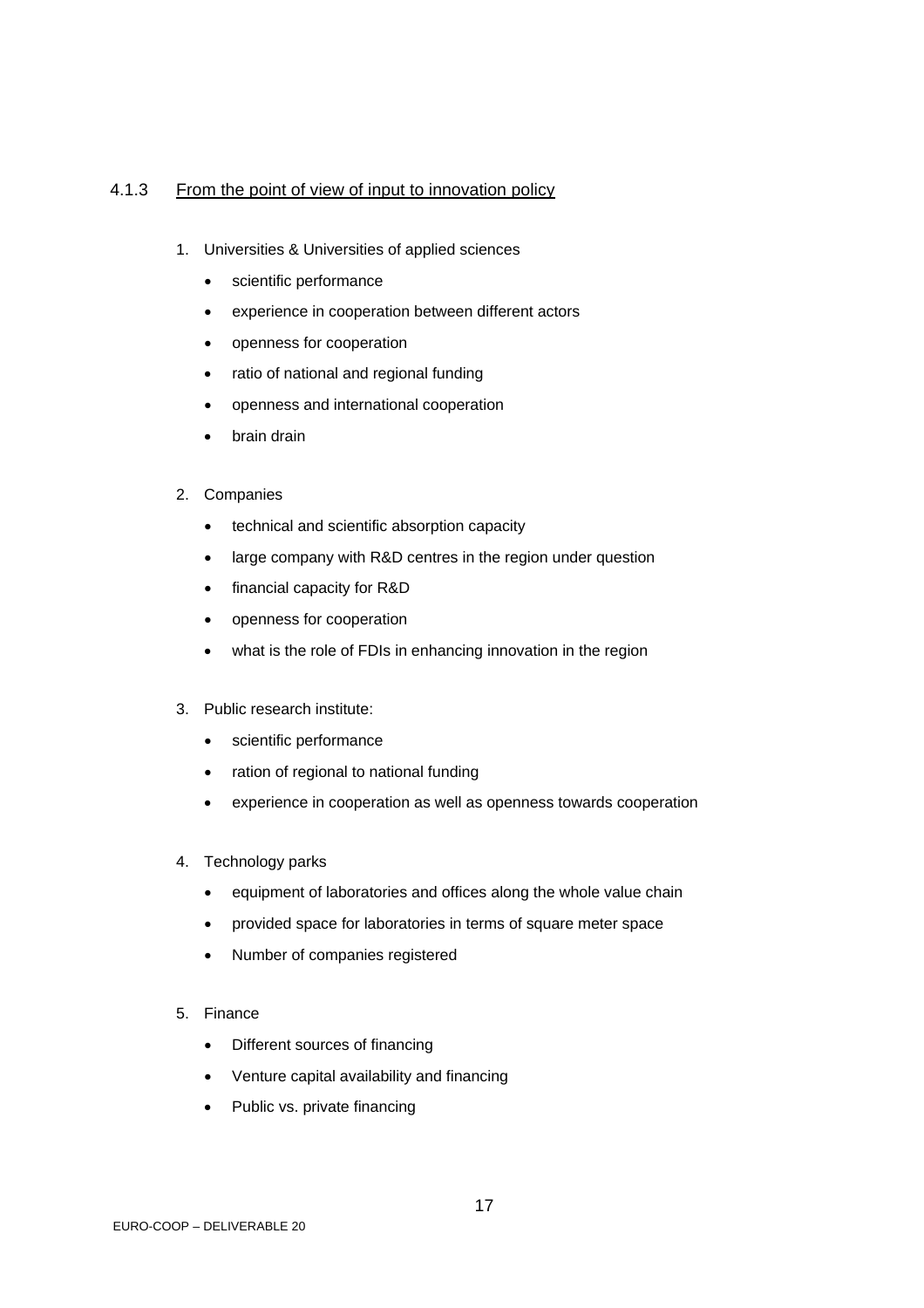### <span id="page-17-0"></span>4.1.4 From the point of view of impacts of innovation policy:

The impacts of the innovation policy although general in nature will also depend on the objectives of the policy and the clusters it is trying to promote.

For example, the Berlin innovation policy outlines the following impacts of its innovation policy:

- Increase employment rates
- Improve knowledge and technology transfer from public organisations to private regional firms
- Increase absorption capacity of firms and actors
- Brain drain to economically prosper regions
- Status of manufacturing industries compared to services and creative industries
- Gross value added
- **Export orientation**
- Economic growth GDP growth
- Has the RIS influenced behaviour or actors (in terms of cooperation, coordination, transparency, efficiency etc).
- GDP per employee vs. GDP growth as a measure of success
- Productivity growth

#### **4.2 The benchmarking process & findings**

To reiterate RIPIA is not about benchmarking regional performance or regional systems. It is about policy rationales and goals. It is about making explicit implicit rationales for policy action. The model explores the causal path of policies, as well as the multiplicity of factors influencing policies and the multiplicity of outcomes emerging from them (intended or not). There is no attempt to attribute cause and effect but to look at how different policies at different levels could influence innovation in the region. The RIS programmes also aimed at providing a framework or umbrella for coordinating all innovation related policy actions in the region. Here we compare regions based on the 5 themes of the regional system of innovation identified under the RIPIA model – context, actors, factors, sectors, actions.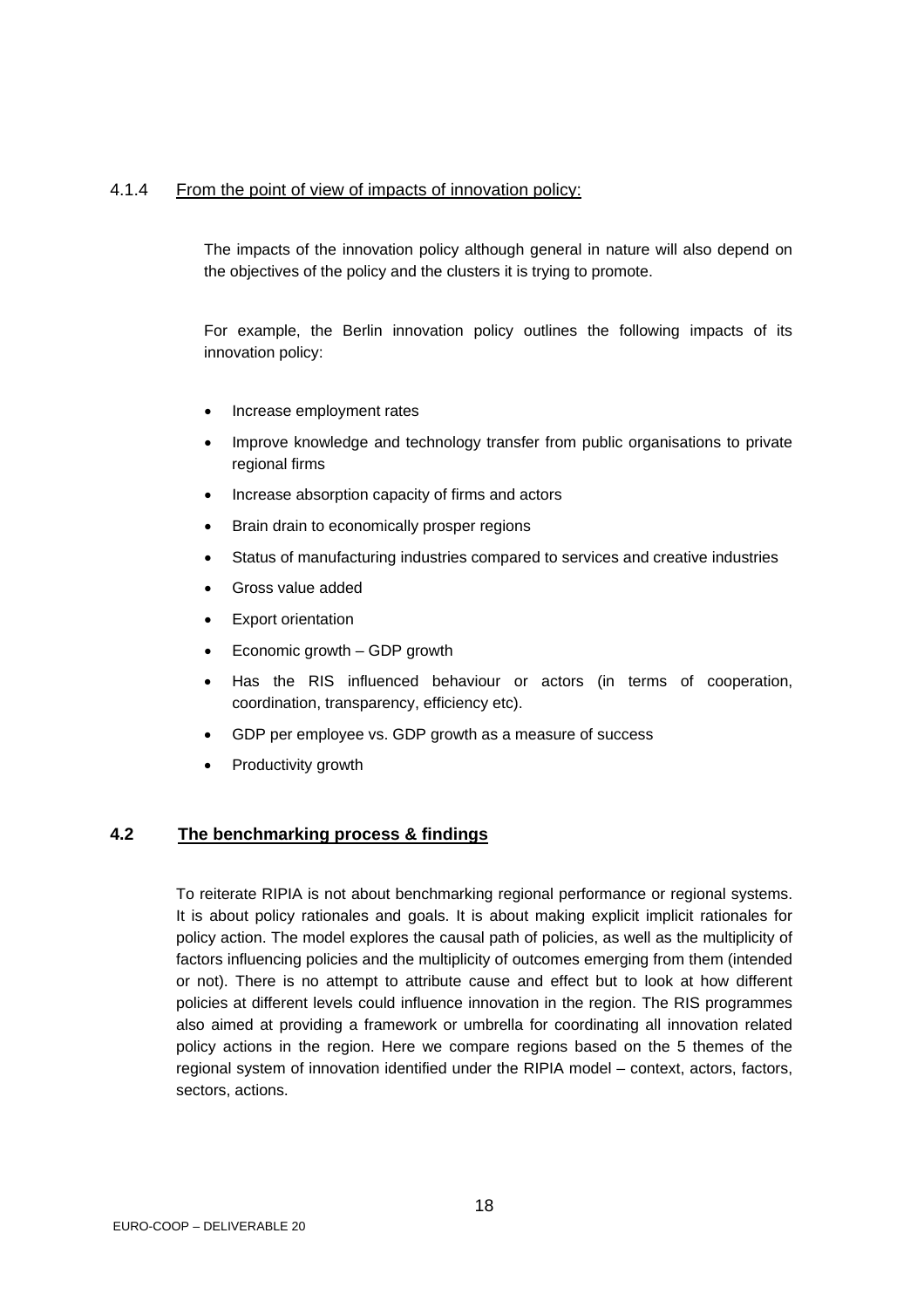In this section we attempt to analyse the difference in performance for the 3 EURO-COOP regions for which substantial data and analysis was collected – Berlin, Ile-de-France and Vienna. Although EUROCOOP has six more regions as case study regions, but we are undertaking only as an example the benchmarking exercise for these three regions.

The following figures provide a snapshot of all the EURO-COOP regions. The data from the Regional statistics database, EUROSTAT is based on NUTS 2 region. Tartu being a NUTS 4 region has been replaced by Estonia as the whole of Estonia is a NUTS 2 region for the sake of data availability.



**Figure 4: Regional GDP for EUROCOOP regions, NUTS 2 level** 

Source: Regions: Statistical yearbook 2006, EUROSTAT;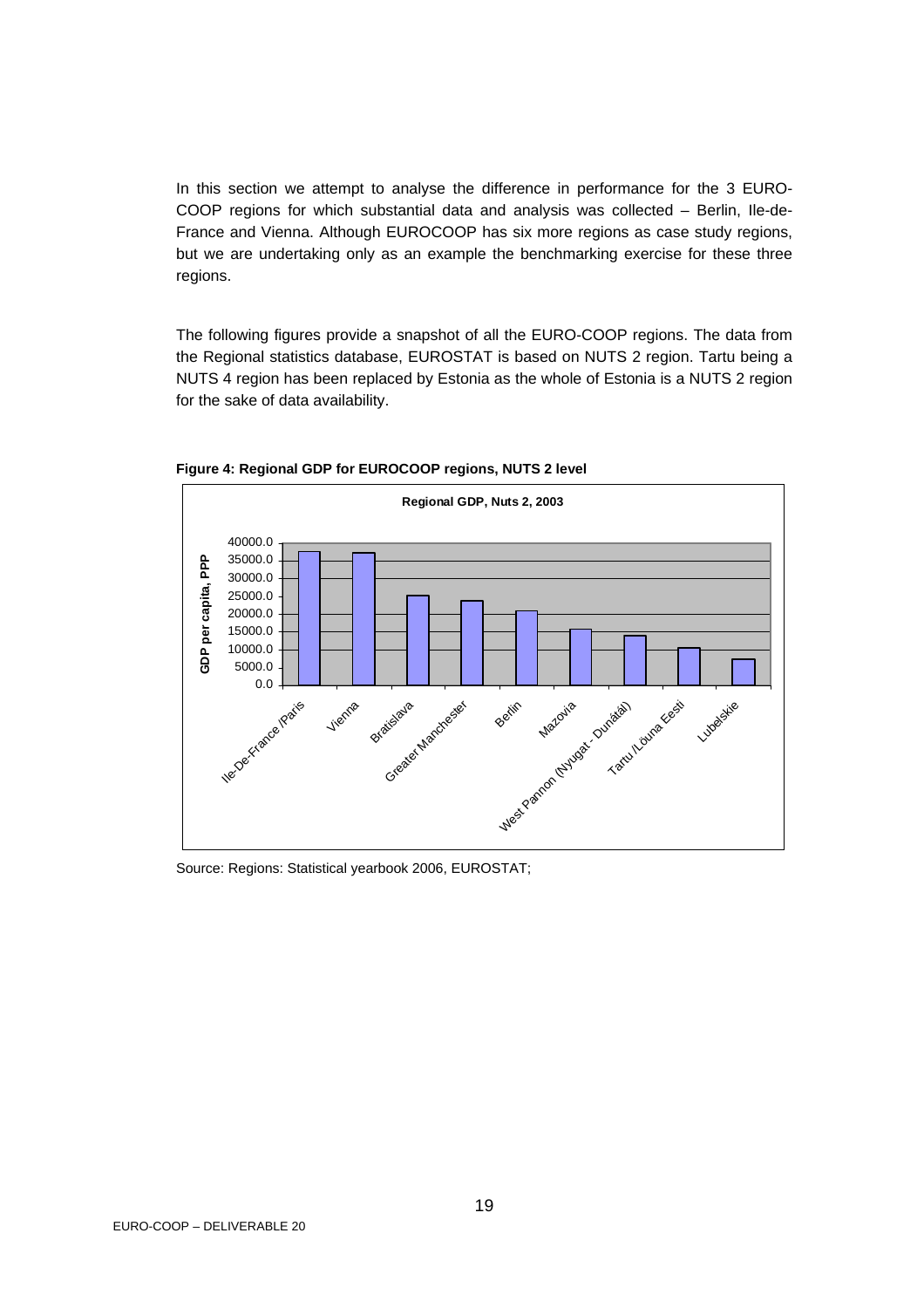

**Figure 5: R&D personnel as a percentage of personnel employed for the EUROCOOP regions** 

Source: Regions: Statistical yearbook 2006, EUROSTAT

**Figure 6: Employment in high and medium high-tech manufacturing as a % of total employment, 2004** 



Source: Regions: Statistical yearbook 2006, EUROSTAT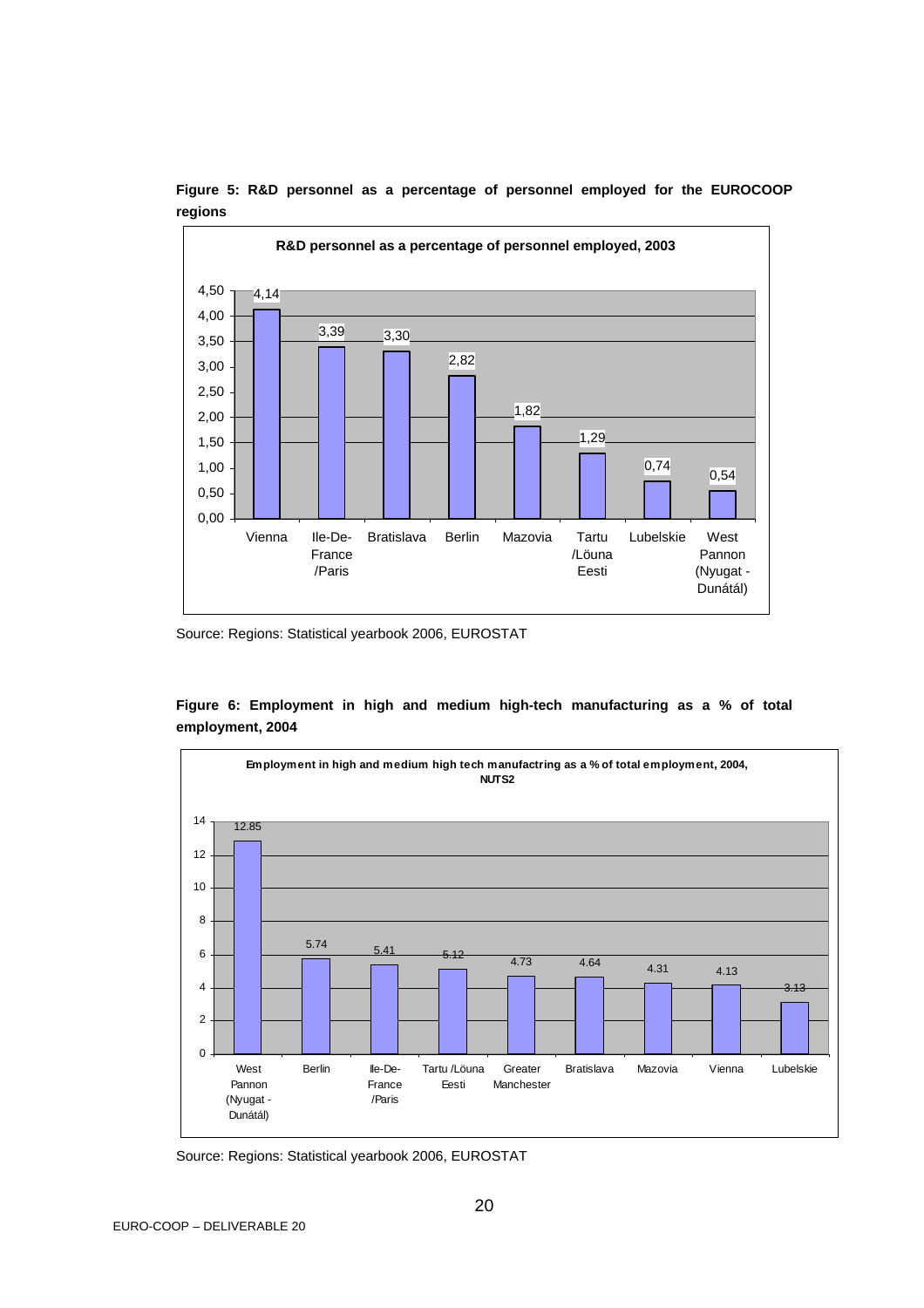

<span id="page-20-0"></span>**Figure 7: ICT patent application, 2002** 

Source: Regions: Statistical yearbook 2006, EUROSTAT

## 4.2.1 Application to EUROCOOP regions – 3 metropolitan region – Berlin, le-de-France, Vienna<sup>[2](#page-20-1)</sup>

#### **BERLIN**

Being a rather young capital – national government moved back from Bonn in 1999 – assembled in 1920 from many former independent cities and distinct neighbourhoods, and separated from the West for over 40 years by the "Iron Curtain", Berlin is still reinventing itself. Though differences between East and West Berlin seem to be vanishing, there are still significant economic and social disparities. Moreover, the economic capacity of the surrounding rural East German *Länder* is weak, and Berlin cannot benefit in any way ("isolated island"). All in all, policy-making faced several governance challenges after reunification: necessary (but painful) economic structural change and strong political fragmentation at the regional level.

#### **Context**

l

Berlin is a federal state and a dense economic, cultural, social and logistical node within eastern Germany. It is geographically isolated within rural and structural underdeveloped surrounding regions of Eastern Germany. At the politico-administrative level the Berlin metropolitan region is divided into two different political entities:

<span id="page-20-1"></span> $2$  The following information has been compiled by the EUROCOOP partners based on the testing of RIPIA methodology in their respective regions.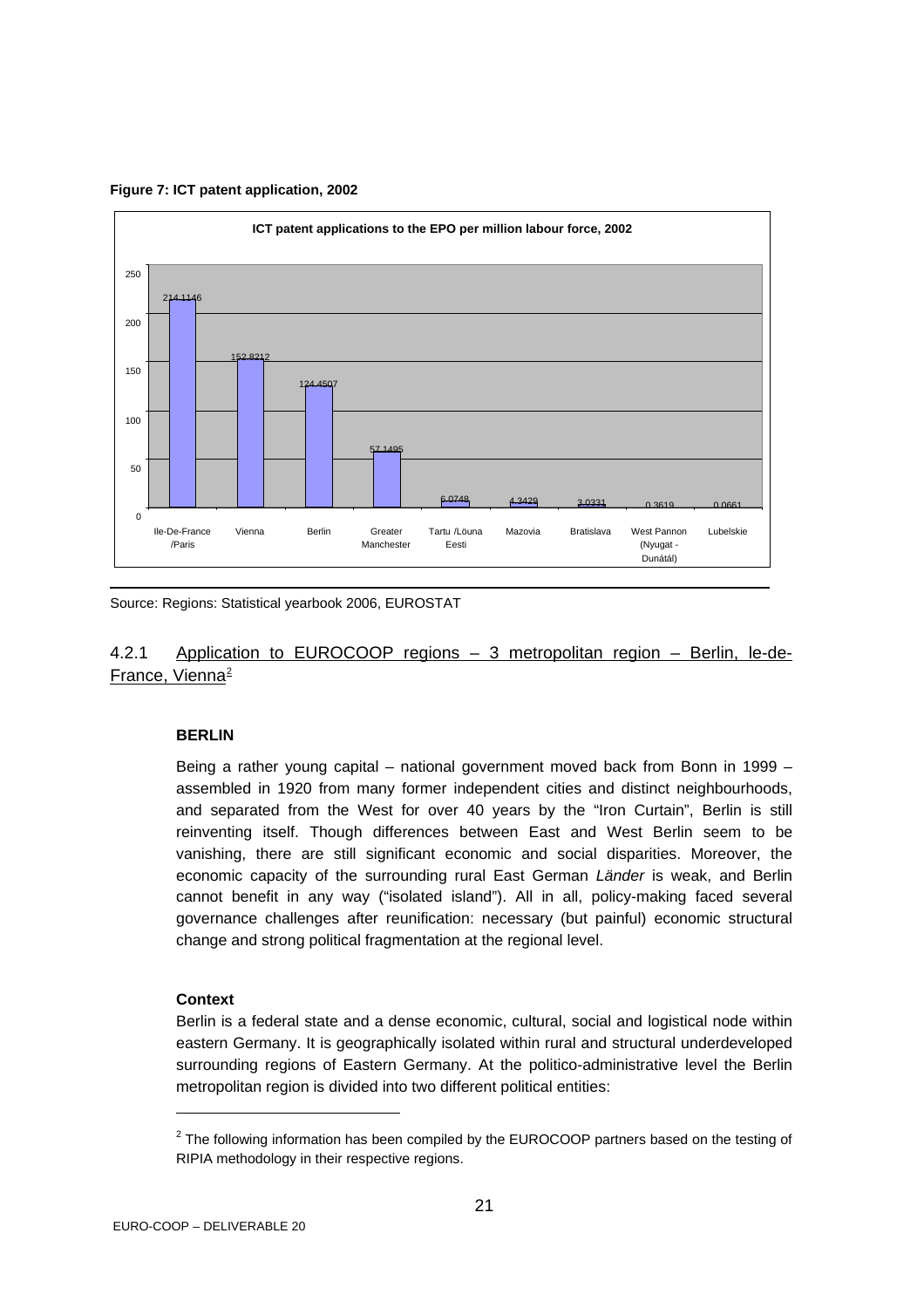- the highly-indebted, but focus of much attention city of Berlin and,
- its rural surroundings, Brandenburg.

These two entities try to co-ordinate innovation policy while competing on settlement issues. Still, since 2006 both regions not only co-ordinate international marketing efforts within a joint team, but may adopt successful settlements within the partner region as a success for themselves.

While in political and cultural terms Berlin does take a lead within Germany and Europe, the regional economic restructuring and long history of **loss in industrial employment/production capacity** (50% loss of industrial employment after reunification) have resulted in poor economic performance. As a consequence, Berlin strongly lags behind its German or European competitors: the average inhabitant of Berlin enjoys only half the private income (€14,700 pa) of a citizen of Hamburg and all newborn in Berlin have a public debt burden of €17,700 (about 5 times higher as in Munich). In this context, regional actors realized early that innovation and the knowledgedriven economy are the only chance for Berlin. For most actors, innovation is of high political (and personal) relevance for the region: innovation is seen as pivotal to translate the strength of knowledge infrastructure and scientific excellence into economic growth.

#### **Actors**

German federal multi-level governance creates complex and rather inflexible policy making conditions. In Berlin state governing mayor has comparably limited influencing power on his senators and respective ministries. Political coordination within the region is felt to be very difficult and true cooperation was stated unsatisfying by several actors. Effectiveness and efficiency of processes are not sufficient. There is lack of transparency of actors, instruments within economic development for business actors. Furthermore, in Berlin information diffusion and mutual cooperation between business support actors, intermediaries and administration was reported not to be sufficient.

**At the sub-regional level one observes a lack of co-ordination between the Berlin city region and its urban districts**: the implementation of co-ordinated measures is expected to stay difficult because of natural competition between the two political entities. Berlin is indeed strongly oriented towards it respective quarters ("Kieze") and local authorities underline the city is still strongly fragmented in many ways. Moreover, cooperation within the city is said to be difficult, since for a long time both sides (of the city population) have been thinking of themselves as "*reunification losers"*.

National cluster and networking initiatives are powerful drivers in regional hi-tech policy. Certainly, many financial resources go to the excellent scientific institutions and knowledge infrastructure (4.25% of GDP), but private research expenditures are under average, not reaching Lisbon recommendations: the region is missing the economic or private counterpart of its large public sector. **Private equity and venture capital are still**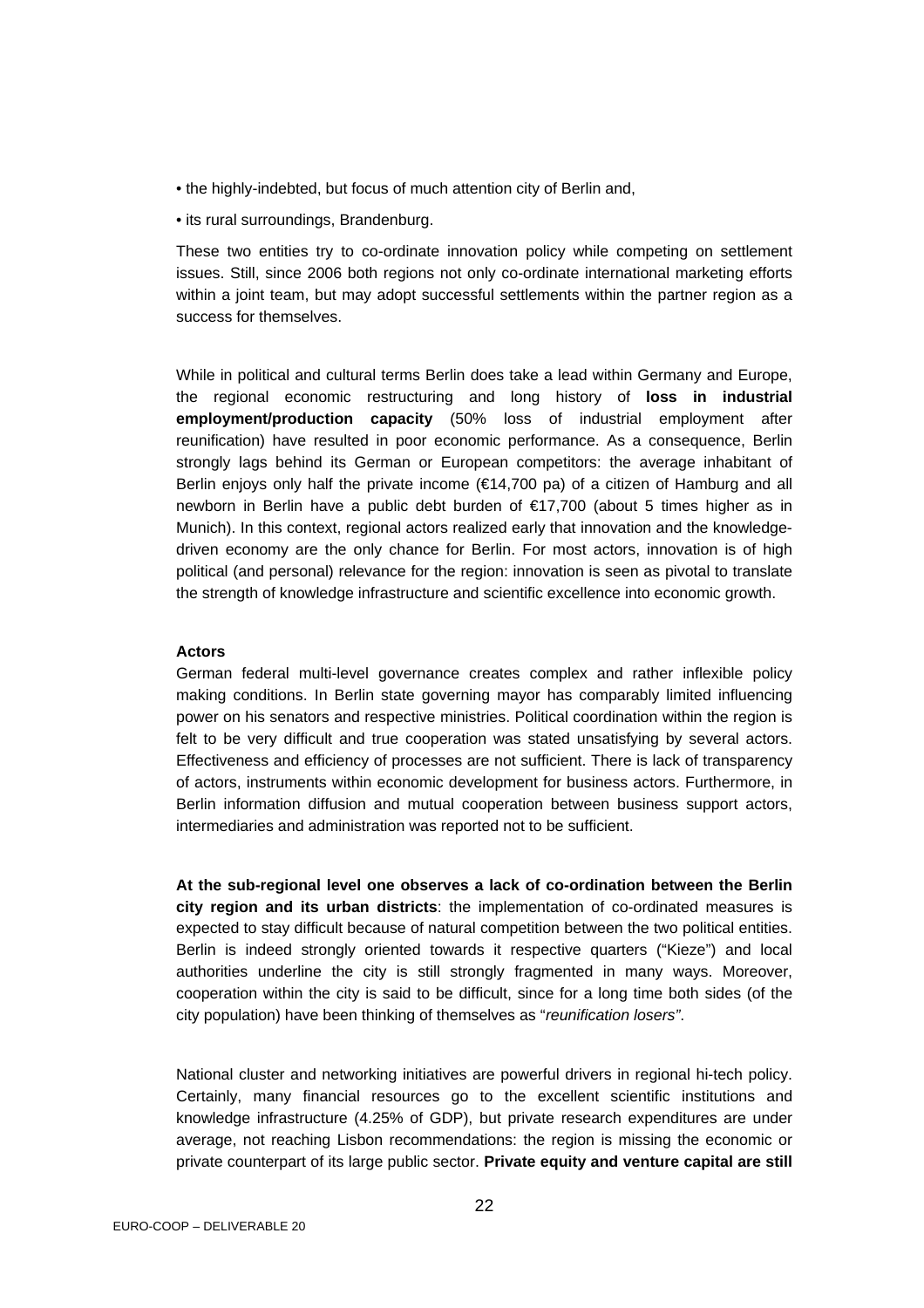**problematic** to get for high technology start-ups and young fast growing companies past the seed stage. (However this seems a national challenge.) Moreover, entrepreneurial mentality – especially within research institutions and higher education institutions – is still ranked low by many experts: while (national and regional) innovation policy succeeded in creating and supporting excellent research institutions, it now needs to help them introduce scientific knowledge into (smaller scale) companies and foster innovation within the region.

Furthermore, the tools of public-private-partnerships (PPP) are said not to be used sufficiently by regional actors not the least because of a lack of knowledge, awareness and ability within the public sector and difficult national framework conditions.

#### **Factors**

There is a conflict between universities and companies on the question who delivers the most added value within commercialising patents. In Berlin firms view patents as too expensive since entrepreneurial ideas of possible markets and so on are the most important aspect in commercialisation.

Furthermore there is generally a risk avoiding mentality in German financing community more so after the crash in 1990s. Most insolvency is caused by lack of capital as well as the short period of financing at 5 years.

On a legal and contractual issues, complexity of contracts (for example, joint R&D projects, regional or EU financed projects) leads to a barrier for SMEs apply. Furthermore application for programmes is sometimes comparably time consuming, while success is not guaranteed.

In Berlin tight regional budget limits possibilities of publicly financed universities to attract high profile scientists. Potential for university-industry collaboration suffers from deteriorating quality of research infrastructure within several university facilities since most of them lack adequate financial resources and are 'underfinanced'.

### **Sectors**

Concentration seems to be the key word in the attempts to improve strategic thinking and reach strategic clarity within regional innovation policy. Already in 1992/93 the region decided to focus on certain technology fields. Then, **Berlin took part in a RITTS project in 1996-1998 but its long-term influence is difficult to clarify**. Finally, a decisive step was taken in 2004 with the setting-up of the so-called "Quadriga Process" ("Quadriga: a coherent innovation strategy for Berlin"), aiming to form larger clusters of partially overlapping technologies (e.g. biotechnology and medicine) therefore improving their competitiveness. A Steering Committee meets regularly. Detailed master plans for the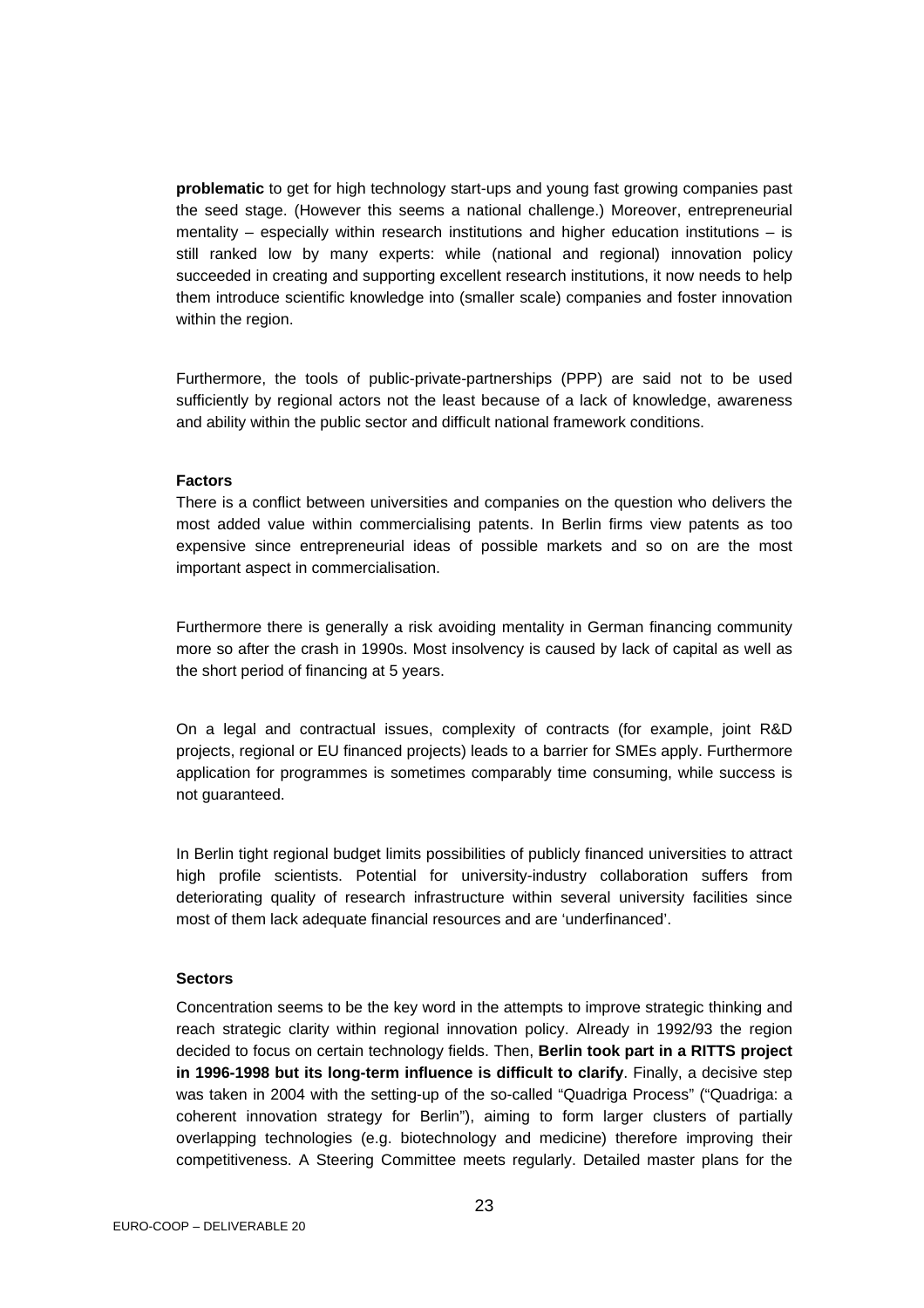fields of competence and a controlling system for R&D funding have been introduced since then.

Hence, the innovation strategy of Berlin – concentrating on certain technology fields by "strengthening the strengths" – appears appropriate. Even though promising fields might be left out, concentration can sharpen understanding and focus attention. Scarce resources may have a more visible effect when a critical mass is reached quickly. Not only financial resources are concentrated but also human and institutional resources (within the framework of the Quadriga Process). The current fields of competence are: Biotechnology, Medical Technologies, Information & Communication Technologies ICT, Traffic Technologies, Laser and Optical Technologies. And indeed, recent improvement gives reasons for hope. In 2006, in line with national and international trends, the Berlin economy grew significantly for the first time since 1995. Industrial restructuring processes and tight financial policy seem to be having an effect.

However, it is too soon to draw any definitive conclusion: **certain boom industries** (e.g. biotech) **still have little impact on overall employment and new industrial developments are below the expectations of stakeholders**.

Berlin, 15 years after reunification the structural change and transformation of economy still continues. Industrial development is partially driven by transformational difficulties (east), partly by rapid structural change (west).

#### **Actions**

Overall objective of the innovation policy in Berlin is to address the challenges of jobs creation, raising R&D intensity, raising regional and international competitiveness amongst others.

To increase employment rate, the Berlin Senate favours a long-term strategy consisting of roughly two factors: increase the establishment of foreign industry and focus on the development of innovative, knowledge-based industries.

In Berlin innovation policy focuses on developing its USP in science, technology and enterprises still existing 'field of competence'. The main policy idea is to improve networking and regional cooperation within fields of technological competence. This includes initiation and activation of a closer cooperation between Berlin and Brandenburg research institutions as well promoting public understanding of science and innovation.

At present there are at least 11 programmes supporting technology, research and development on regional level. Policy instruments to promote innovation include: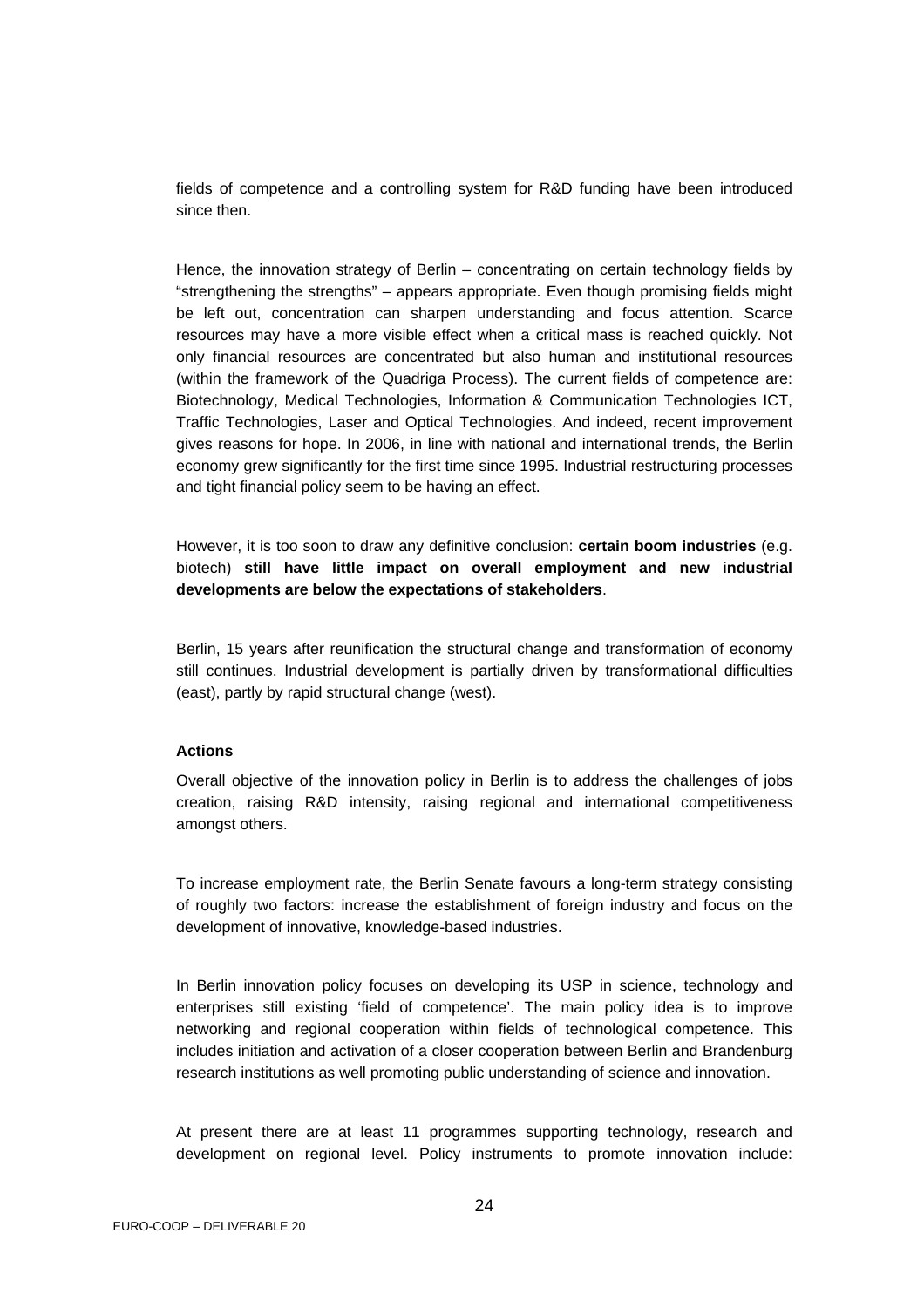competence field-building, technology transfer activities, spin-off and entrepreneurship support network, support for young firms; monetary support includes R&D support, funding basic research, funding of industry-science-projects, qualification improvement.

Some of the outputs of the various programmes are  $-40\%$  of companies in Berlin innovate, the biotech sector is better developed than the German average; growth in employment and start-up activity can be observed; generally growing regional knowledge transfer and technology transfer activities; many positive examples of close cooperation between science and business; regional global players seem to dominate the scene.

Outcomes of the innovation policy have largely led to better interplay between science and industry as well as 'since the days of RIITS in 1999 the business community has become more active'. The 'Quadriga' initiative started only in 2004 is too soon to see an impact. Already the Quadriga process showed some positive effort in tackling the lack of coordination. Within the regional level the actors improved networking with the help of Quadriga – even agreeing on objectives and timeframes within the strategic fields of competence. Some experts say that innovation is of high political relevance for the region, but actual importance reflected in policy measures, financial and personal engagement of all relevant actors, public attention and awareness seems not sufficient.

#### **ILE-DE-FRANCE including Paris**

As a political, economic and administrative decision-making centre, Paris and the Ile-de-France region exert a considerable influence at the national level. Ile-de-France attracts more than  $\frac{1}{4}$  of French head offices, and even more for high added-value activities, research, B-to-B services, financial activities and managerial functions (e.g., ¾ of French head offices for banks and insurance companies). In France, 1 out of 3 company of 100+ employees has its head office in the Ile-de-France region, while about 2 out of 3 companies of 500+ employees are located there.

#### **Context**

According to most indicators of the European Innovation Scoreboard, the Ile-de-France regional performance is close to, or even largely above, the EU mean/average. The Ilede-France region is the French (and European) leading region for both public and private research: it attracts a quarter of French students (just under 600,000), a third of researchers and 40% of research laboratories (2500 public and private research laboratories). Moreover, the Ile-de-France region attracts a wide range of know-how: the region is active, to different degrees, in 118 of 119 scientific and technological competences considered as being 'key competences' for the future competitiveness of French industry. And economic activities are strongly connected with innovation (13 researchers and engineers for 1000 employees on average), though this statement cannot be generalized to all branches of industry. In 2003, R&D spending accounted for 3.5% of regional GDP (France = 2.38% of national GDP; EU15 = 1.98% of EU15 GDP).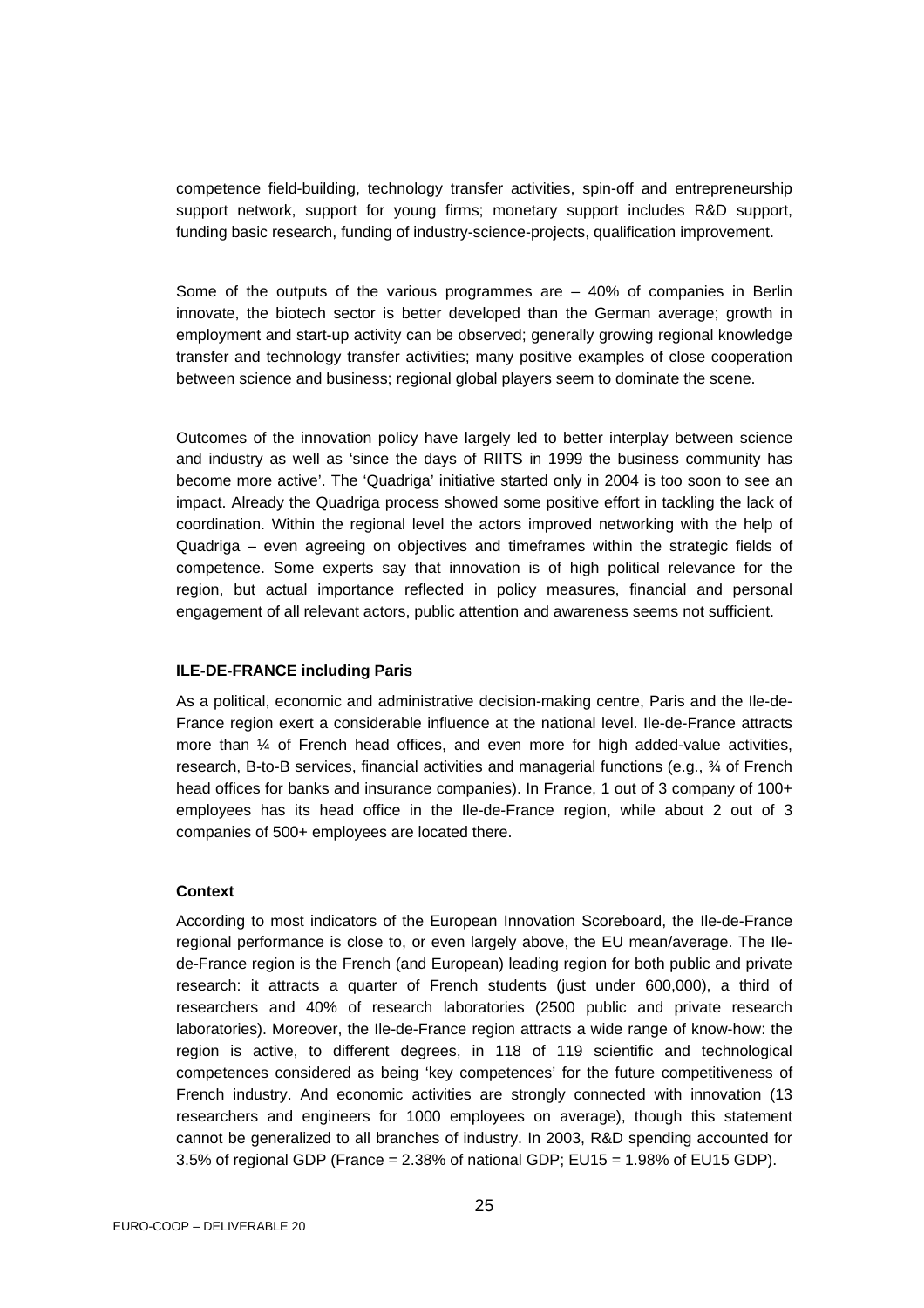Ile-De-France region comprise 29% of national GDP and approximately 5% of EU GDP; GDP of Paris is nearly 275 percent of the national average; despite these robust economic figures, Ile-de-France suffers from fragmentation of this potential due to the "spread" of the education and innovation institutes - at the institutional level (17 universities, approximately 40 public high schools and many private schools), geographical level (182 sites) and academic level (1,513 laboratories); industrial employment is on its way to recession; resultant being increase in social exclusion phenomena which has increased the number of troubled and unprivileged "sensitive urban areas" to in fact a third of the national total.

#### **Actors**

Administrative complexity of the regulatory environment (including intermediary organisations) is one of the more prominent problems in the region both in terms of strategy/consensus building and policy coordination. Administrative borders generate inter-regional competition between regional and sub-regional authorities to attract investments with the detriment of synergy effects and the overall coherence of the system. In the region support to innovation is very diverse, complex and involves a multitude of actors; thus is difficult to co-ordinate, and to access especially for SMEs. This results in lack of readability, coordination at the implementation level, unclear identification of responsibilities; results in lack of legitimacy and transparency of the system.

Due to shortage of financing sources/small size of possible financing; existing financial support for innovative companies should be somehow 'individualised' or 'customized' as well as a flexible system of financing; venture capital needs to be further improved.

#### **Factors**

The regional and metropolitan strategies are caught in a tension between the need to support economic growth through innovation and the need to pay greater attention to the social and environmental impacts of such a policy.

As far as patenting, intellectual property and licensing of knowledge for R&D is concerned, this sort of support should be provided by the state through its various agencies.

Regulations and legislations procedures need to be made easier as well as to create a single entry point in order to provide easier access to innovation support. Other related issues are the burden of administrative procedures, constantly changing application rules, weak incentives and so on.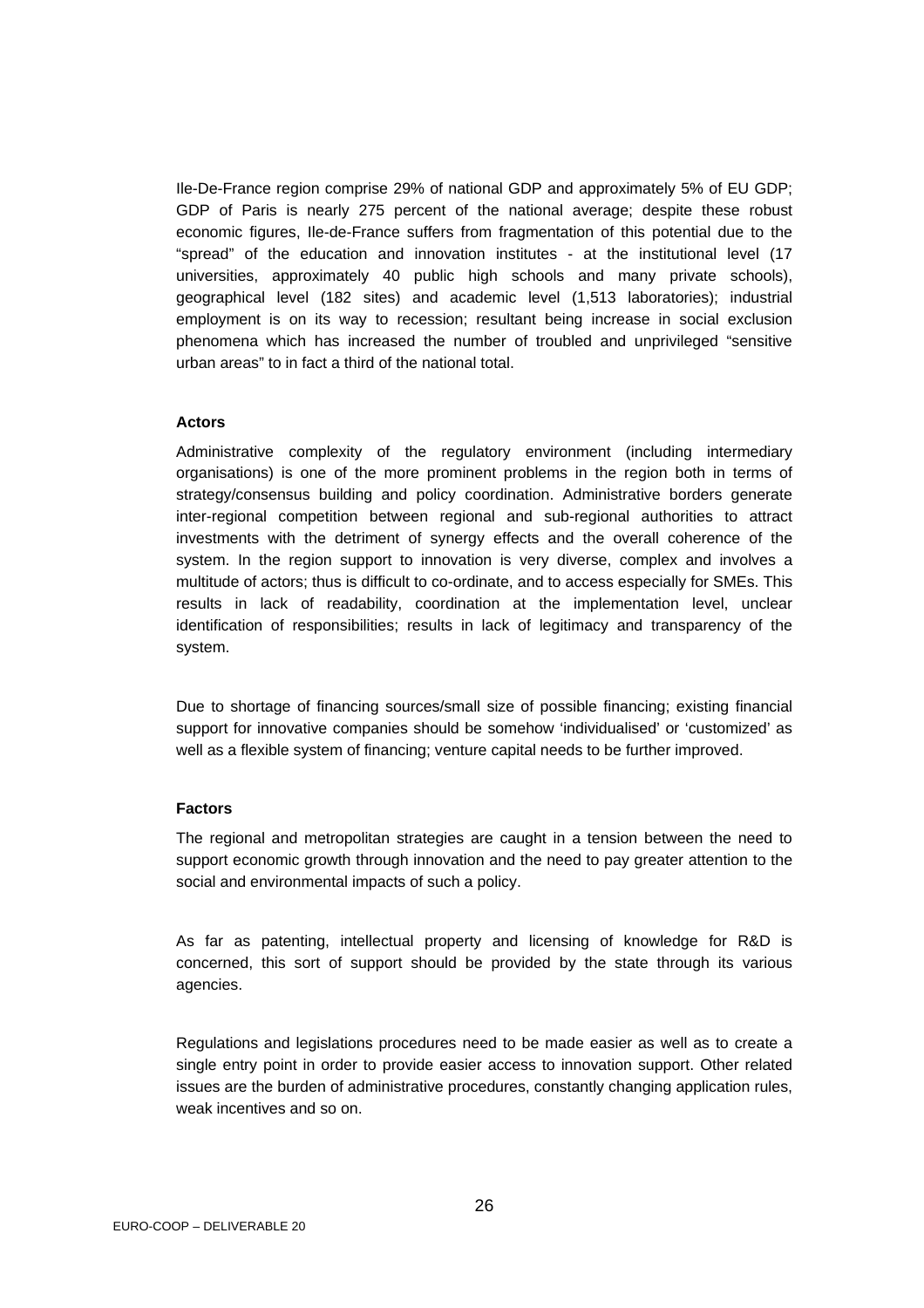As far as R&D infrastructure is concerned, the support from public laboratories is limited and moreover operational contacts with research organisations are said to be very limited. The very notion of 'time' is very different between SMEs and public institutions (lack of reactivity, delays), and objectives are very divergent (publications versus patents/industrial exploitation). A strong involvement of public authorities can make it possible to define common objectives for example for technology transfer.

#### **Sectors**

A positive aspect of the current policy mix is the emphasis placed on the creation and development of networks. Beyond cluster policy (PRES, RTRA, competitiveness clusters or SPL), public support to networking not only across disciplines but also between business and the knowledge and technology supply (such as universities, public research laboratories and so on) is seen as a key priority either for national, regional and local authorities.

#### **Actions**

Due to the deindustrialisation as well as the increasing relocation of services in bordering cities, the city of Paris in collaboration with the Chamber of Commerce and the Industry of Paris (CCIP) promotes a strategy of economic development through innovation and technology. Also the Ile-de-France regional council adopted in 2005 a regional strategy for higher education which defines a certain number of priority thematics for the region.

Attempts are being made to have sustainability part of the Ile-de-France innovation culture at regional innovation strategy level and in this line assess the more globally the impact of innovation-support policies both at the multi-level as well cross-sectoral, including mutual effects and interactions between technological and non-technological aspects.

When strong R&D assets achieve poor industrial outcomes, there is a clear need to strengthen the links between suppliers and users of knowledge. Indeed, in the Ile-de-France region, public-private partnerships are still the exception, not the rule. Moreover, patenting and commercial exploitation of research in a long-term perspective (granted licences, ceased patents, etc.), as well as technology transfer, are still not a priority within universities (lack of dedicated financial and human resources). In this context, the challenge for all involved authorities is twofold: **1. stimulating technology transfer and all forms of partnerships between public research and private industry to shift from the** *juxtaposition* **of regional competences to their** *integration***; 2. focusing resources on a range of key activities likely to serve as a driving force for the whole region**.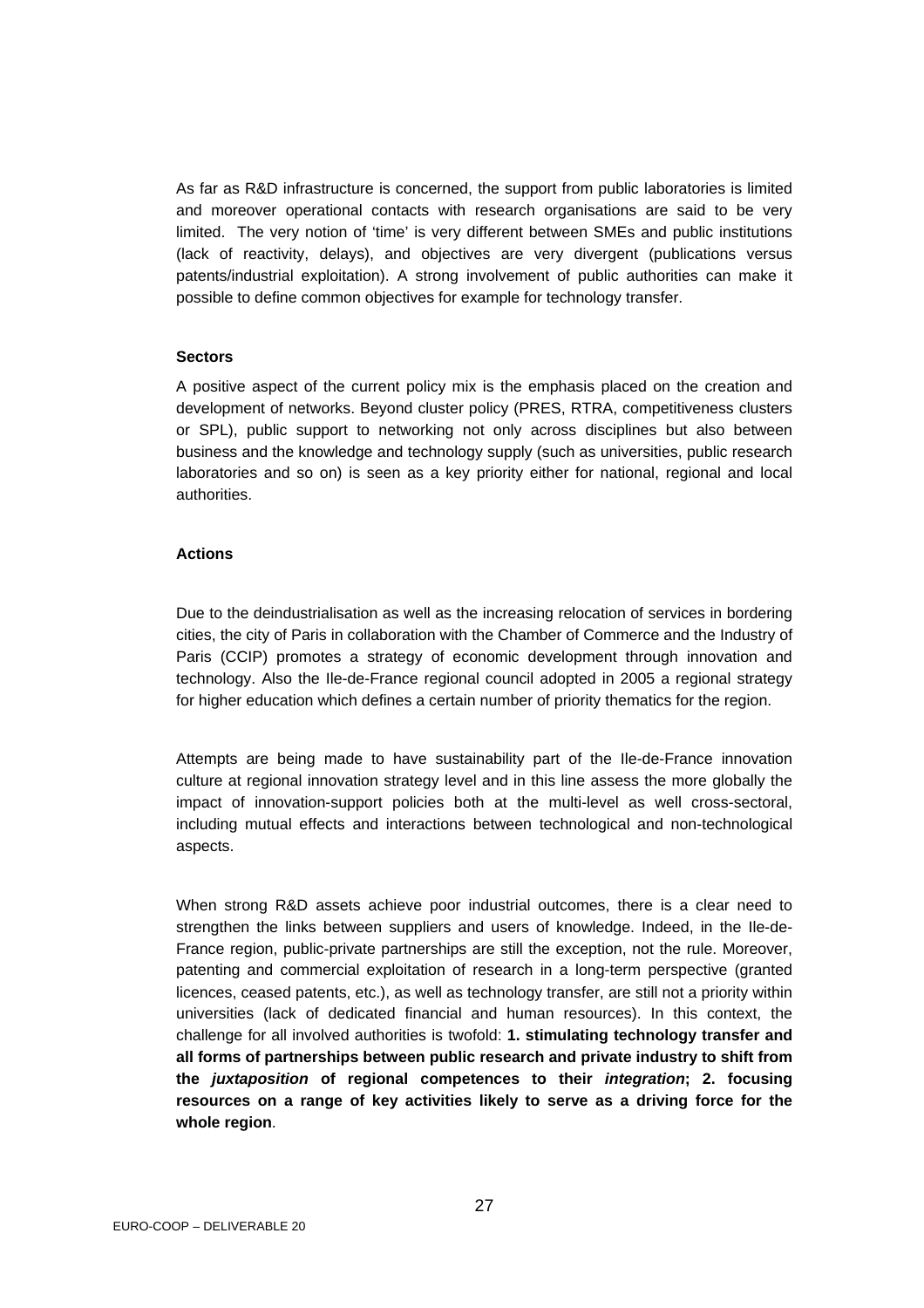As from the end of the 1990s (and especially from the beginning of the 2000s), this led to a significant renewal of regional development policy: cluster policy was said to be the most appropriate policy to reach a critical mass of actors in a few selected sectors while supporting "hybrid cooperations". Along this line, the main objective of the so-called "competitiveness clusters" policy (*pôles de compétitivité)*, initiated by the French Governement in 2005, was precisely to go beyond cultural cleavages between 'publications' and 'patents'*.* Competitiveness clusters reflect the combination, in a given region, of three key *actors* (firms, higher education hubs, research units) and three key *factors* (R&D, geographical proximity, public-private partnerships). They are underpinned by local/regional synergies between industry, research and training communities, and are located in close physical proximity (which allows rapid exchange of new results and ideas). The objective is to create "innovative ecosystems" by reaching a critical mass of companies around collaborative R&D projects (leverage effect) and fostering technological transfer from public research organizations to industry in a range of selected application sectors with a high growth potential (primarily in high-tech industries but also in more mature ones). This is an incentive for more effective and well-targeted development strategies (clearly identifiable and competitive at the international level) aiming, over the period 2005-2015, to reach a critical mass of companies and investments around a few macrosectoral-type "clusters", with excellent relays in terms of technology transfer.

In the Paris – Ile-de-France region, this policy is very welcome since one can notice a relative fragmentation of the techno-industrial base (even within the same sector or discipline) as well as its relative erosion over years when compared to other metropolitan regions in Europe. In partnership with regional and sub-regional authorities (mainly the Ile-de-France Regional Council and the City of Paris), the French government selected (and supports) five competitiveness clusters in the Ile-de-France region: *System@tic*  (Complex systems), *Medicen* (Life sciences), *Cap Digital* (Digital life), *Mov'eo*  (Sustainable Mobility and Road Safety), *Ville et mobilité durables* (Urban topics in a sustainable development perspective). In the same way, public authorities intend to encourage the formation of clusters in the academic and research field through the setting-up of so-called PRES ("Higher education and research clusters", *Pôles de recherche et d'enseignement supérieur*) and RTRA ("Thematic networks for advanced research", *Réseaux thématiques de recherche avancée*). These groupings aim to remedy the fragmentation of the academic field in the Ile-de-France region (there exist not less than 17 universities in the region, distributed over 182 sites, as well as forty public high schools and many private high schools).

However, this relative consensus on the strategic importance of the knowledge economy (meaning economic development through innovation and research), as well as on considering cluster policy as the most appropriate tool in this regard, has not formally resulted in a single concerted and unified implementation process. Indeed, there exists at least as many innovation support programmes as there are decision levels shaping innovation policy in the Ile-de-France region. The reason for this is the **low level of co-**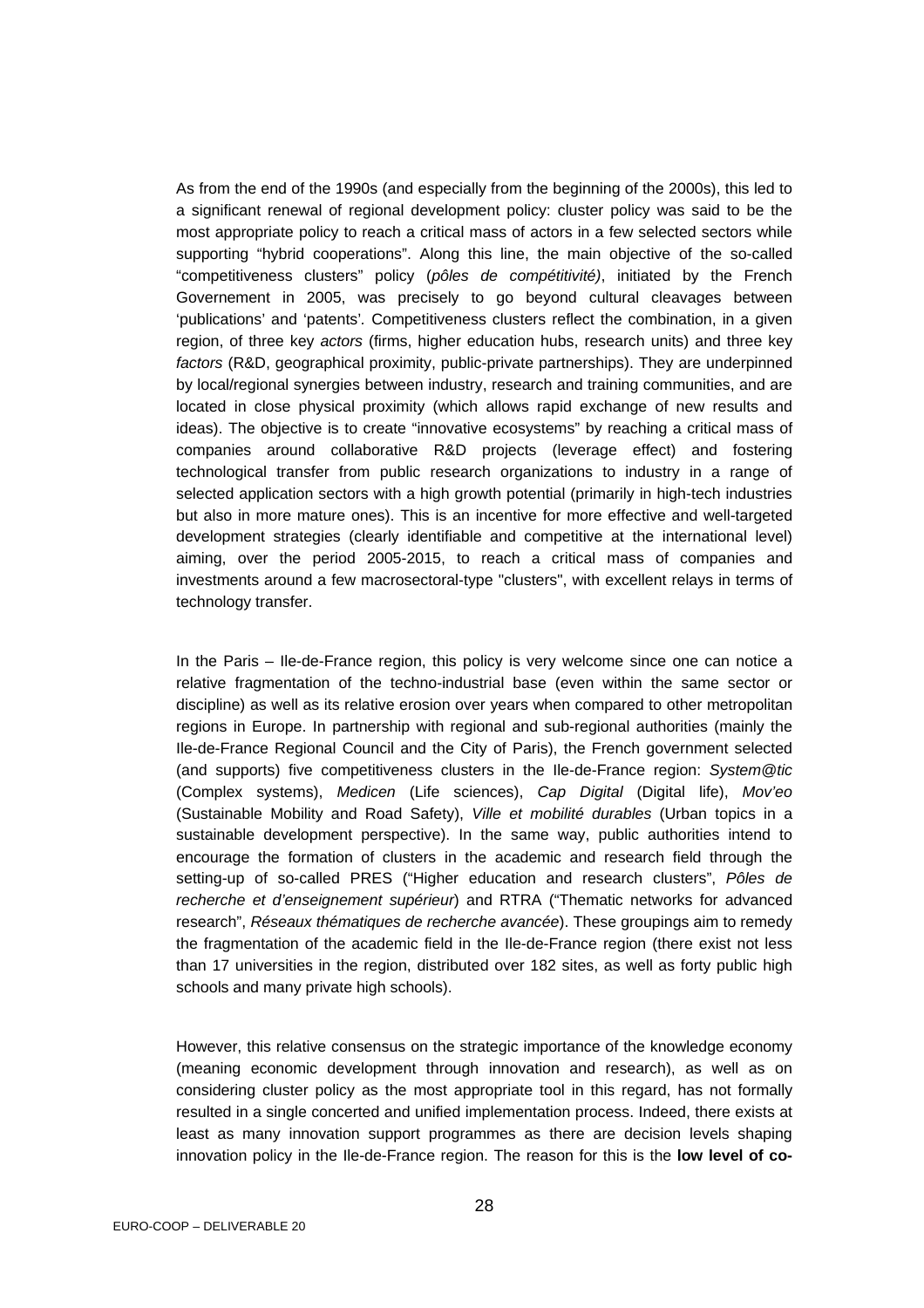**ordination between all involved authorities** (whether they are national/decentralized, regional or subregional).

#### **VIENNA**

Vienna might not obviously rank as a first-tier metropolis like Paris or London, but economically and geographically it is in a second-tier position and gaining importance as a gateway, with a number of other European capitals within a few hundred kilometres' reach.

#### **Context**

Vienna is in a unique position, being both one of the nine states (*Land*) of Austria and a municipality (*Gemeinde*), which gives the City Hall a broad portfolio of instruments and funds. 'Vienna' generally means the metropolitan region that lies within the borderline of the state of Vienna; there is no surrounding non-urban area. However, a greater entity, the 'Vienna Region', includes the states of Vienna, Lower Austria and Burgenland – thus different policy actors operating from different budgets. Finally, Vienna also takes (the driving) part within the trans-border region CENTROPE, that covers the regions of Bratislava and Trnava (Slovakia), South Bohemia and South Moravia (Czech republic), Gyor-Moson-Sopron and Vas (Hungary).

While nearly 40% of all Austrian research is performed in Vienna, more than 90% of research and innovation activities are governed and financed by the federal level (universities, funds, etc.). However, the nine Austrian states (*Bundesländer*) have massively increased their involvement in RTDI matters over the past years – Vienna being at the forefront of this development. Indeed, Vienna 'discovered' innovation policy in the 1990s, when the collapse of old smokestack industries and the challenges posed by the new Europe called for change. Due to the fact that national activities are, and will continue to be of paramount importance for the regional system of innovation, Vienna's policy actors find themselves both free to act and bound by a number of restrictive framework conditions. They have the freedom to design, initiate, co-ordinate and fund innovation support activities at the regional level but are bound as regards resources, and are not in the driving seat to propose fully-fledged policy measures. It is mainly the national level, and increasingly also the EU, that provide funds, institutions, laws and governance.

The regional policies are mainly directed at Vienna as a city and as one of the main R&D centres of Austria. However it is trying to develop itself also as a cross-border region with CENTROPE. Although the identification is there in terms of strategies, but on the operational front one does not come across many projects to develop the area as a composite region.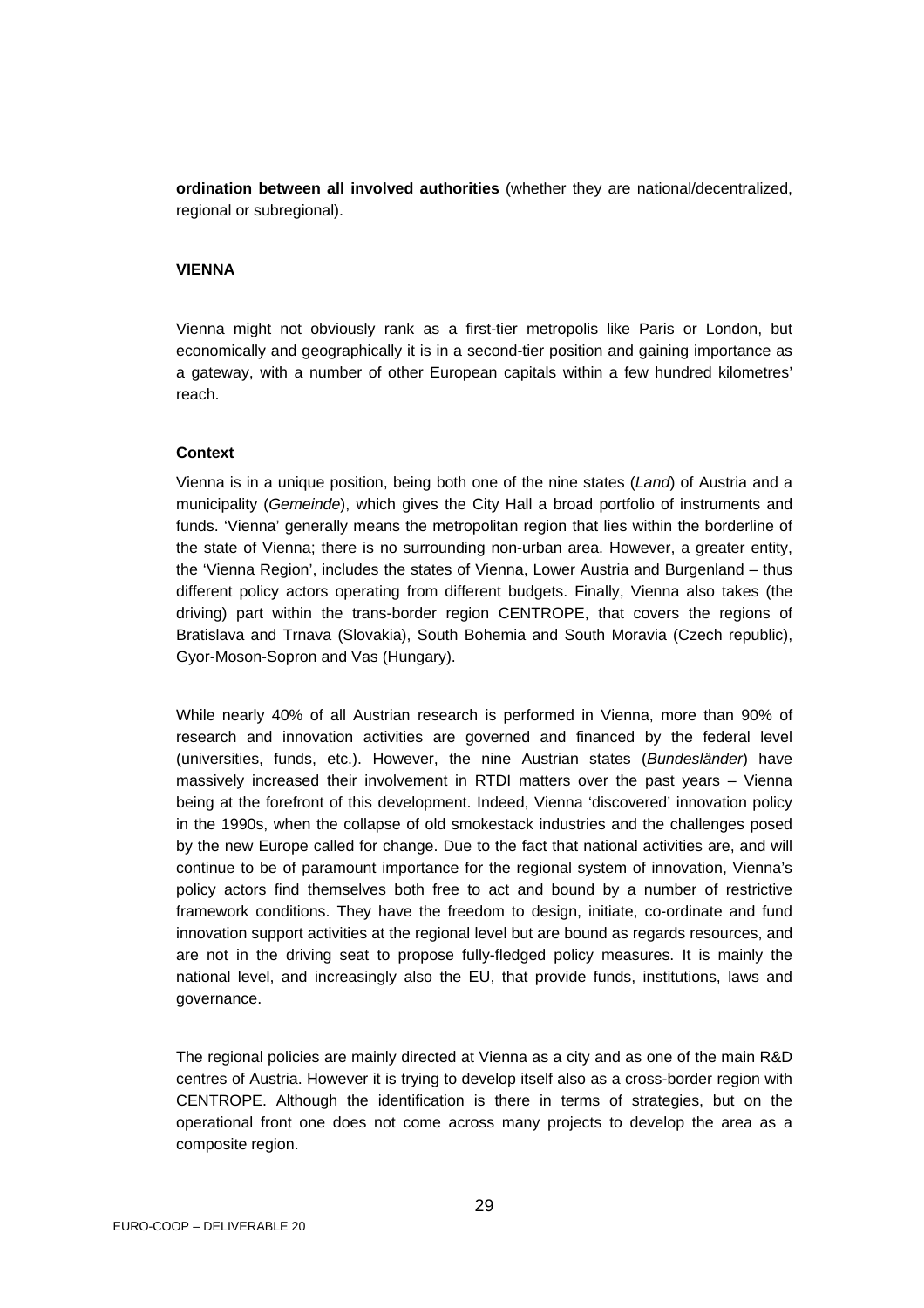#### **Actors**

Vienna innovation strategy is characterised by a strategy that makes itself; rather bottomup, partner and opportunity driven. In Vienna multi-level governance, coordination of policy measures between the various arms of the Viennese government (namely, Mayor of Vienna, City Councillor for culture and science, city councillor for city development and Transport, City Councillor for finance and economic policy, City Councillor for Health and Social Policy) and between the Viennese government and the National government which funds nearly 90 percent of the R&D in Vienna. Practice of "national policies writ small" plays a role – national and regional level initiatives are not always closely related.

Financing from private sources is a problem due to low availability of Venture capital which is partially owed to the underdeveloped financial market. Furthermore 95 percent of the public funding comes from the national level, making them more important actors than the regional level.

The private sector is characterised by a dominance of SMEs which have little resources for RTDI as opposed to large firms which have intensive R&D facilities in Vienna.

#### **Factors**

Venture capital is not a very mature sector in Vienna. This is a spillover from the fact that the financial markets in Austria are not well developed. However the 4 clusters that are being developed in Vienna – ICT, Biotech, Automobiles and Creative industries are being financed intensively via different programs.

#### **Sectors**

In line with the above cluster policy plays an important role with the objective of promoting the established networks – not only between enterprises but also with public (research) institutions and universities and polytechnics. As far as education skills and training is concerned the city plan emphasises investments in research and innovation infrastructure, development of polytechnics along with universities, as also the AMS (Arbeitsmarktservice) offers training programs that suit the needs of the market.

#### **Actions**

Until now the City of Vienna has not had a single, comprehensive innovation strategy, but a very broad development strategy, where 'innovation' is 'hidden' behind different strategies as well as behind the objectives of agencies, departments and institutions. This is changing: a broad, mainly expert panel-based process was launched in autumn 2006 to turn Vienna's research, technology and innovation policy into a comprehensive strategy. The current approach very much relies on the allocation of diverse responsibilities for different parts of innovation policy to various agencies and institutions,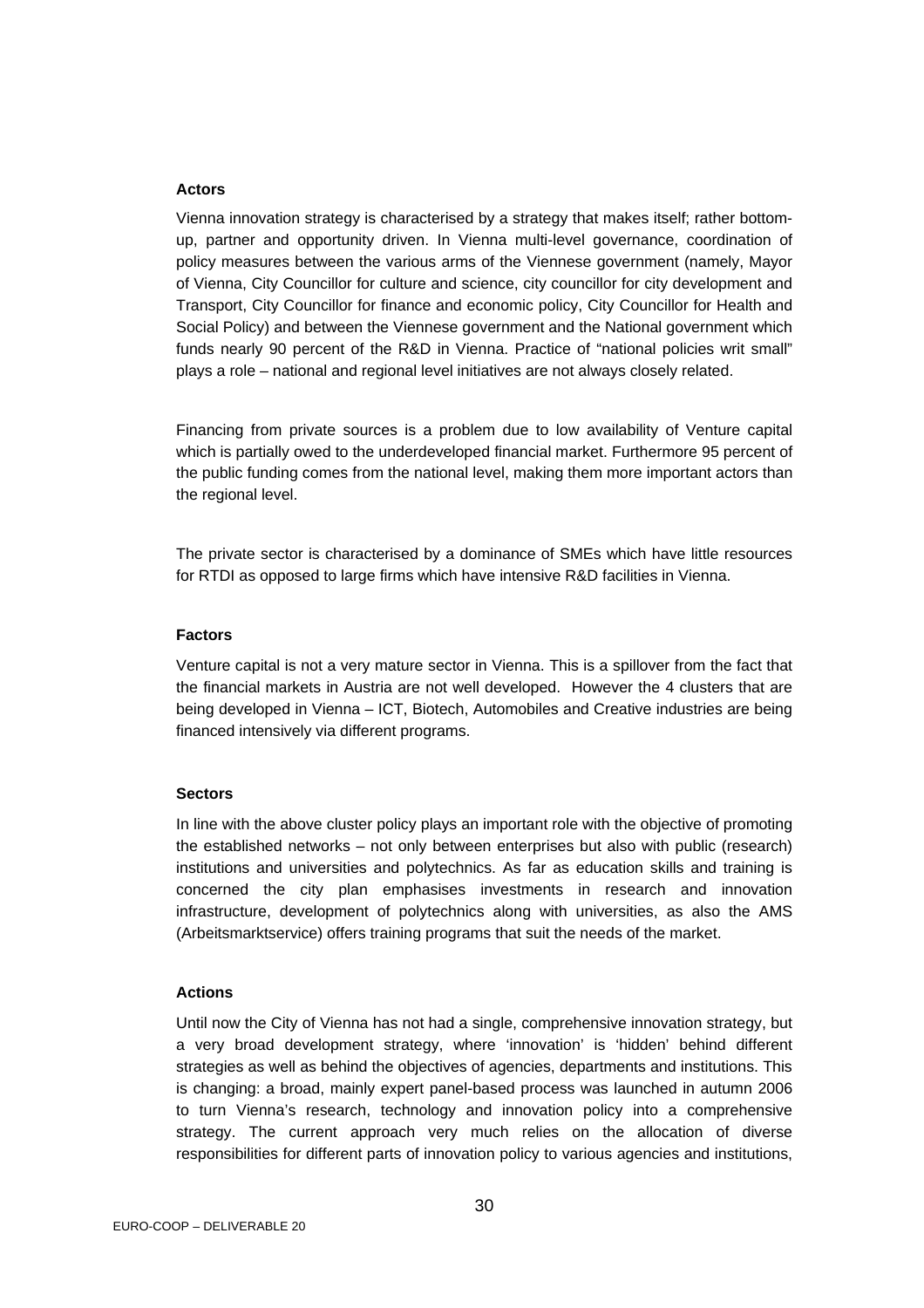<span id="page-30-0"></span>which might be interpreted as an integrated approach, but also leads to a situation where many innovation measures tend to appear 'ad-hoc' rather than based on a co-ordinated mid- or long-term strategy. However, the guiding principle of 'The strategy and policy that makes itself' is rather bottom up, partner and opportunity-driven.

Finally, Vienna has a quite explicit approach to innovation, characterized by (i) an overall Vienna Strategy document (STEP 05), (ii) a cluster policy for the biotech, automotive, ICT and creative industries, (iii) initiatives to attract firms to Vienna and develop new locations and (iv) a bottom-up approach to communicate with, and support the universities and research institutes. This approach is not clearly translated into policy measures, but implemented quite adequately by the day-to-day interplay of innovation actors and agencies.

 According to the indicators that are commonly used to assess a region's innovation performance, Vienna is clearly doing well. Looking beyond these aggregated figures, namely to the interplay of actors and the co-ordination of policy measures, there is still room for improvement, though this varies between sectors and clusters. A better understanding of the multi-level policy-making process clearly enhances the opportunities of the region and gives a chance to improve the interplay of policy actors.

## **4.3 Analysis of the benchmark findings**

#### 4.3.1 Underlying reasons for different performances

Innovation is only one of the means of achieving macro-economic policies. Each region has set its own goals depending on the clusters it wants to promote as well as the economic growth targets that it wants to set for it. The application of the RIPIA method brings forth the fuzzy nature of the regional innovation systems.

The following tables attempt to bring forth the diversity of framework conditions, policies and impacts in the three regions under examination in EUROCOOP – Berlin, Ile-de-France, Paris.

| Regional innovation scoreboard ranking, 2006 |    |
|----------------------------------------------|----|
| Berlin                                       | 11 |
| Ile-de-France                                | 9. |
| Vienna                                       | 24 |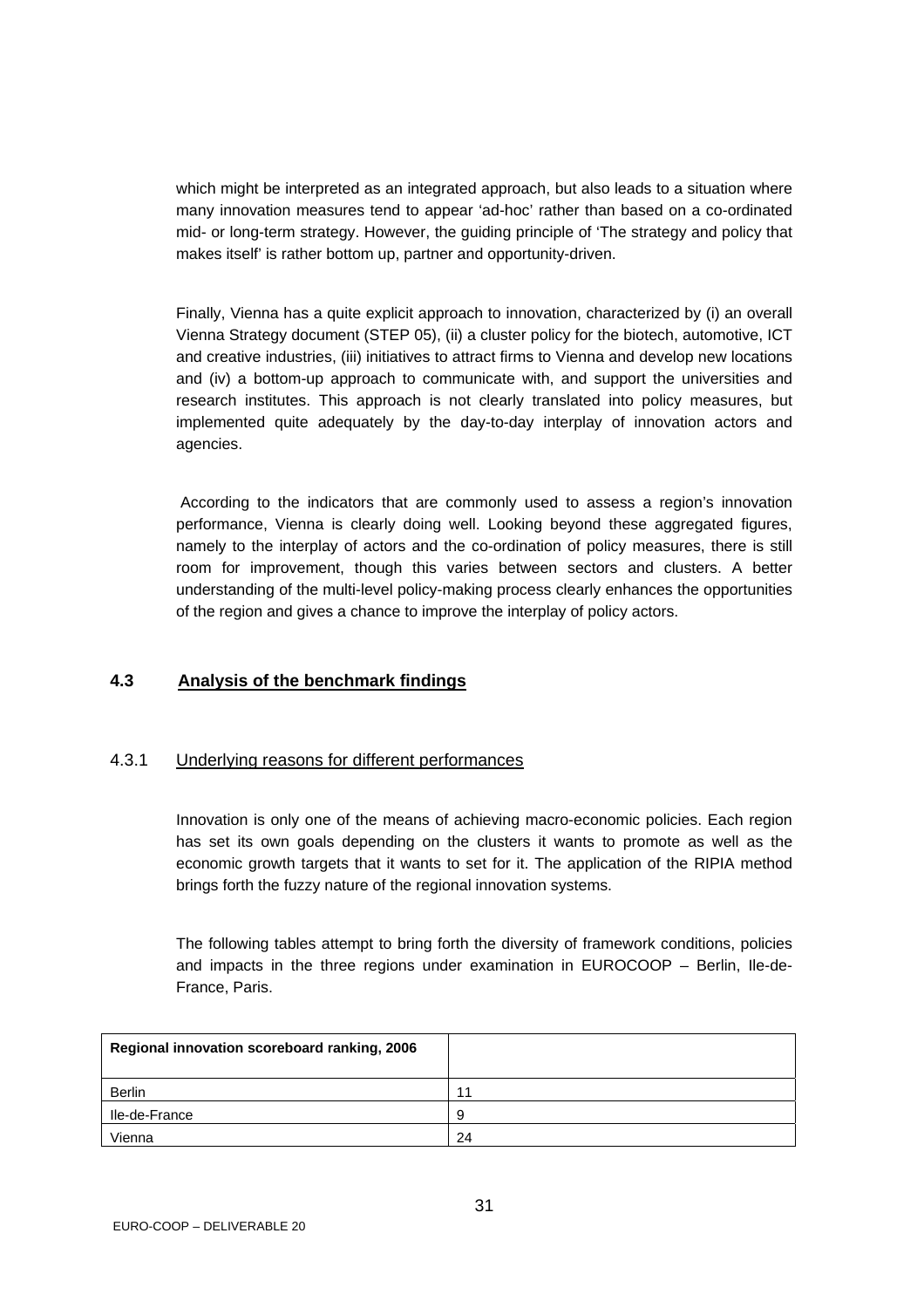| Context analysis - economic, technological, political profile of the region |                                                                                                                                                                                                                                       |
|-----------------------------------------------------------------------------|---------------------------------------------------------------------------------------------------------------------------------------------------------------------------------------------------------------------------------------|
| Berlin                                                                      | A federal state and a dense economic, cultural,<br>social and logistical node within East Germany;<br>surrounding regions are rural; massive loss of<br>industrial capacity; innovation is seen as a key factor<br>to economic growth |
| Ile-de-France                                                               | Comprises 29% of the national GDP, however still<br>suffers from fragmentation of R&D potential;<br>industrial employment on its way to recession;<br>resultant being increase in social<br>exclusion<br>phenomena                    |
| Vienna                                                                      | Federal state of Austria, sees itself also as a key<br>player in the CENTROPE region;<br>industrial<br>employment has reduced significantly thus a shift<br>towards services                                                          |

| Actors analysis – institutions, networks, governance structures; their relationship and interaction |                                                           |
|-----------------------------------------------------------------------------------------------------|-----------------------------------------------------------|
| <b>Berlin</b>                                                                                       | German federal multi-level governance creates             |
|                                                                                                     | complex and inflexible policy-making conditions;          |
|                                                                                                     | coordination at sub-regional level is a problem due to    |
|                                                                                                     | due to 'east' and 'west' considering themselves as        |
|                                                                                                     | 'reunification<br>losers':<br>national<br>clusters<br>and |
|                                                                                                     | networking initiatives are powerful drivers at the        |
|                                                                                                     | regional level; PPP not used significantly                |
| Ile-de-France                                                                                       | Administrative<br>complexity of<br>the<br>regulatory      |
|                                                                                                     | environment including intermediary organisations is       |
|                                                                                                     | the<br>prominent<br>problems<br>for<br>most<br>one        |
|                                                                                                     | strategy/consensus building as well as policy             |
|                                                                                                     | coordination; support to innovation is diverse,           |
|                                                                                                     | complex & involves a multitude of actors; thus            |
|                                                                                                     | difficult to co-ordinate and to access by SMEs            |
| Vienna                                                                                              | Multi-level governance structures wherein the             |
|                                                                                                     | national level funds 90 % of the public funding and       |
|                                                                                                     | the regional level whose policies are spread by the       |
|                                                                                                     | various arms of the regional government; policy           |
|                                                                                                     | coordination seems to be working fine but has room        |
|                                                                                                     | for improvement                                           |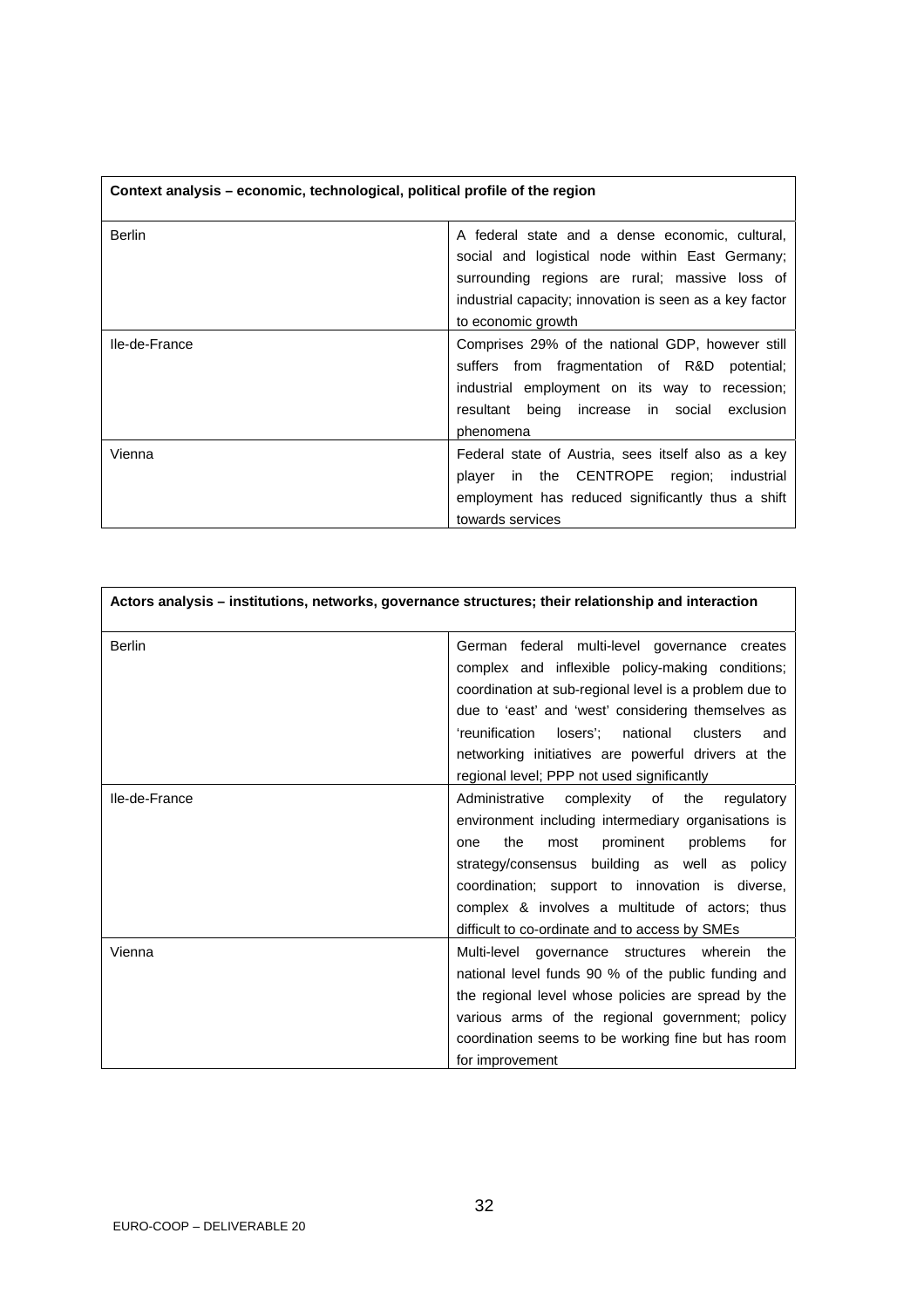| Factors analysis - socio-technical issues such as I.P, legal, financial and infrastructure issues |                                                          |  |
|---------------------------------------------------------------------------------------------------|----------------------------------------------------------|--|
| <b>Berlin</b>                                                                                     | Private equity financing as well as venture capital is   |  |
|                                                                                                   | problematic; entrepreneurial mentality is still<br>still |  |
|                                                                                                   | ranked low as well as a risk avoiding mentality;         |  |
|                                                                                                   | universities<br>conflict<br>between<br>and<br>companies  |  |
|                                                                                                   | regarding patents; complexity of contracts a barrier     |  |
|                                                                                                   | for SMEs; potential for university $-$ industry          |  |
|                                                                                                   | collaboration suffers from deteriorating quality of      |  |
|                                                                                                   | research infrastructure                                  |  |
| Ile-de-France                                                                                     | Financing mechanisms<br>need<br>to<br>be<br>more         |  |
|                                                                                                   | individualised and customised; tension between           |  |
|                                                                                                   | regional policy objectives of supporting economic        |  |
|                                                                                                   | through innovation vs.<br>growth<br>social<br>and        |  |
|                                                                                                   | environmental impacts of policy; single entry point      |  |
|                                                                                                   | needed to provide easier access to companies;            |  |
|                                                                                                   | public support for R&D is limited                        |  |
| Vienna                                                                                            | Private financing is a problem due to low venture        |  |
|                                                                                                   | capital funds which is a spillover of low developed      |  |
|                                                                                                   | financial markets; IPR regulations are gaining more      |  |
|                                                                                                   | importance which maybe a hurdle for university-          |  |
|                                                                                                   | industry relationships; fragmentation of R&D funding     |  |
|                                                                                                   | thus too many small projects                             |  |

| Sectors analysis – structure of industry, cluster and technology |                                                                                                                                                                                                                                                                                                    |
|------------------------------------------------------------------|----------------------------------------------------------------------------------------------------------------------------------------------------------------------------------------------------------------------------------------------------------------------------------------------------|
| <b>Berlin</b>                                                    | Aim of the technology sectors is 'strengthening the<br>strengths'; industrial development driven<br>by<br>transformational difficulties (east) and rapid structural<br>changes (west); cluster policy for development of<br>various technology sectors                                             |
| Ile-de-France                                                    | Much emphasis on creation and development of<br>networks; cluster policy is very active                                                                                                                                                                                                            |
| Vienna                                                           | Private sector dominated by SMEs which have little<br>resources for RTDI; cluster policy plays an important<br>role in financing and developing networks; services<br>dominates the regional economic structure; large<br>MNCs have access to internal RTDI facilities thus<br>are at an advantage |

**Actions analysis – strategy, policy, programme and project**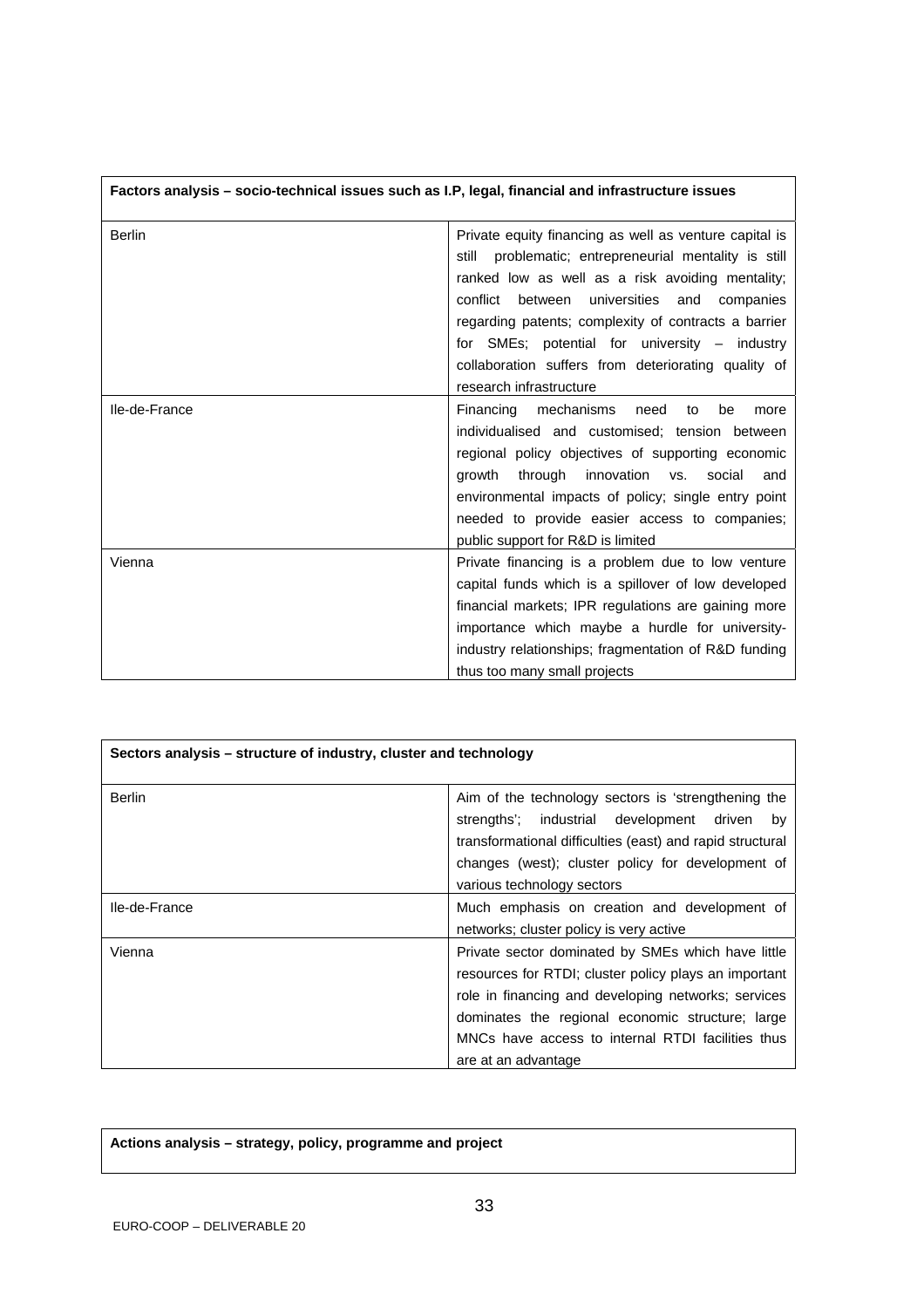| <b>Berlin</b> | Policy focuses on developing its USP in science,              |
|---------------|---------------------------------------------------------------|
|               | technology and enterprises still existing 'field of           |
|               | competence'; policy idea is to improve networking             |
|               | regional<br>cooperation<br>within<br>fields<br>and<br>οf      |
|               | technological competence; focus on development on             |
|               | knowledge-based<br>innovative,<br>industries:<br>11           |
|               | programmes for promotion of innovation;<br>policy             |
|               | innovation<br>include:<br>instruments<br>promote<br>to        |
|               |                                                               |
|               | field-building,<br>technology<br>competence<br>transfer       |
|               | activities, spin-off and entrepreneurship support             |
|               | network, support for young firms; monetary support            |
|               | includes R&D support, funding basic research,                 |
|               | funding of industry-science-projects, qualification           |
|               | improvement;                                                  |
|               | Outputs show that 40% of the companies in Berlin              |
|               | innovate; biotech sector is better developed than the         |
|               | German average; regional global players dominate              |
|               | the scene                                                     |
|               | Outcomes of the 'Quadriga' process initiated in 2004          |
|               | show improvement in networking at the regional level          |
|               | and agreement on objectives as well as time-frames            |
|               | for development; however innovation is of high                |
|               | political relevance for the region, but actual                |
|               | importance reflected in policy measures, financial            |
|               | and personal engagement of all relevant actors,               |
|               | public attention and awareness seems not sufficient           |
| Ile-de-France | Policies and programmes by both the city of Paris             |
|               | and Ile-de-France region are active in the region;            |
|               | 'sustainability<br>principle'<br>is<br>important<br>in<br>the |
|               | development of the region; public-private partnership         |
|               | still suffering; not resulted in a 'single concerted and      |
|               | unified implementation process'                               |
| Vienna        | Strategy and policy that makes itself, rather bottom-         |
|               | up and based on several documents; currently an               |
|               | overall<br>RTDI-strategy<br>being<br>is<br>developed;         |
|               | programme manage to address specific needs but a              |
|               | systemic approach is missing;                                 |
|               | Inputs to the policy and strategy include focus on            |
|               | human resources, investment into infrastructure               |
|               | support structures as well as direct and indirect             |
|               | support measures;                                             |
|               | Outcome expected is sustainable and STI based                 |
|               | economic growth; social wealth enhancement                    |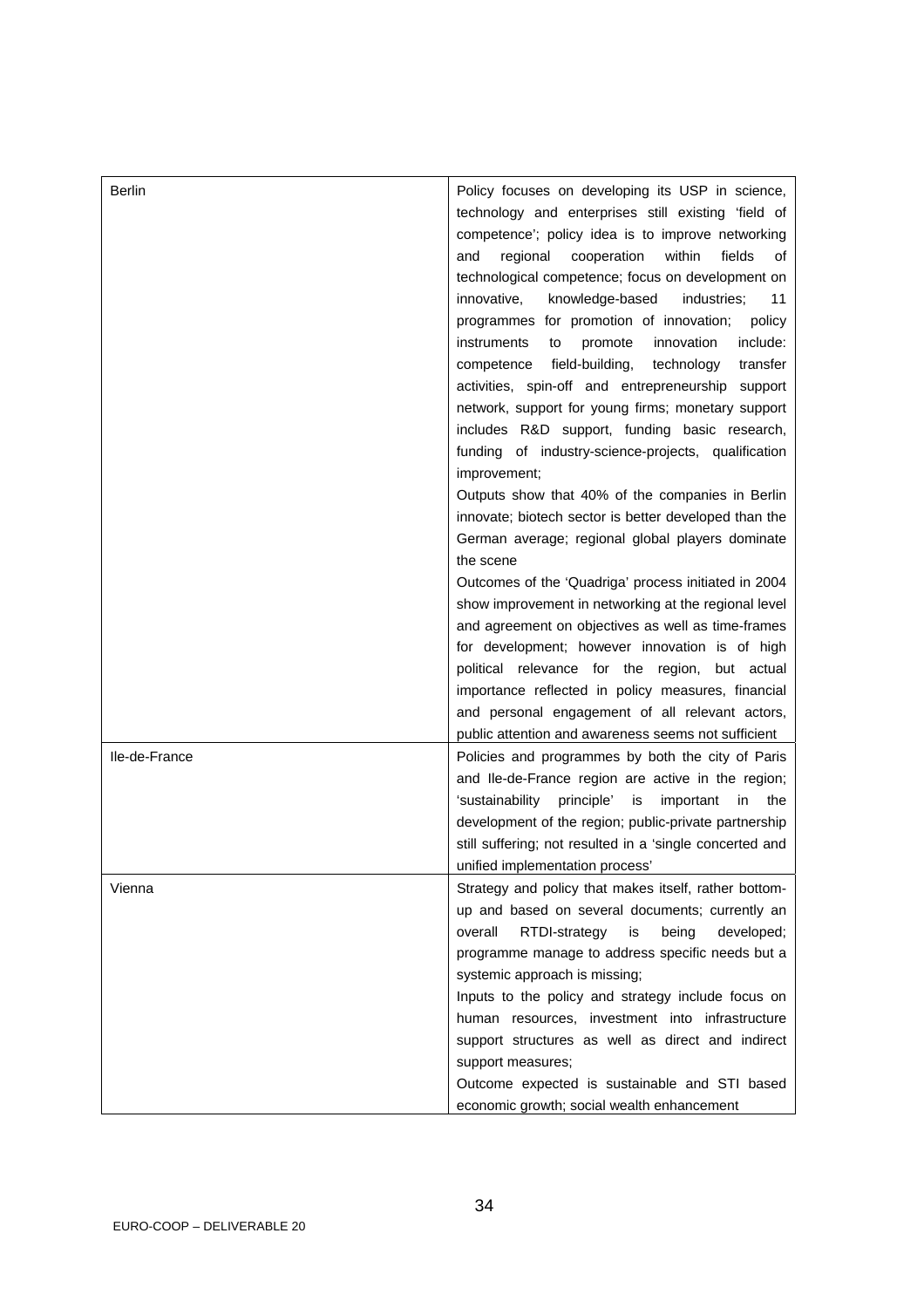The benchmarking findings show that while on the European Innovation scoreboard the three EURO-COOP regions under analysis are performing above average, the analysis based on the 5 criteria established under the RIPIA method show very different results:

- o Administrative complexities make innovation funds difficult to access in all the three regions. A need for a 'one-stop-shop' for innovation related activities is needed which will ease the entry into and access to funds for entrepreneurs and new entrants
- o In the case of Ile-de-France where huge industrial capacity losses have led to a social exclusion phenomena, the objective of innovation policy has to take this aspect into consideration; in Berlin too reunification restructuring objectives have to be considered while implementing innovation related measures which is lacking currently
- o Vienna appears to be performing quite well in the multi-level governance structures but has a 'spread' of innovation measures which makes it problematic for access of information and funds by SMEs
- o Cluster policies are performing well in all the regions as they a targeted towards defined projects and have a clear financing structure
- o In Paris in the Ile-de-France region regional industry is on the way to recession, with job losses of more than 50% between 1975 and 2002 (730,000 jobs lost in 27 years) and a relative share in regional added value dropping from 25% to 15% between 1984 and 2000
- o Working of the triple helix system university, business and government, does not seem to be working so well in Berlin.
- o Private financing sources are limited in all the three regions. In Vienna this is partly owed to the financial markets.

The above results try to serve as a platform for providing feedback to policy. Additionally they help in understanding the processes and impacts of in the innovation system as well as underlying factors for the success and failures for certain policy measures.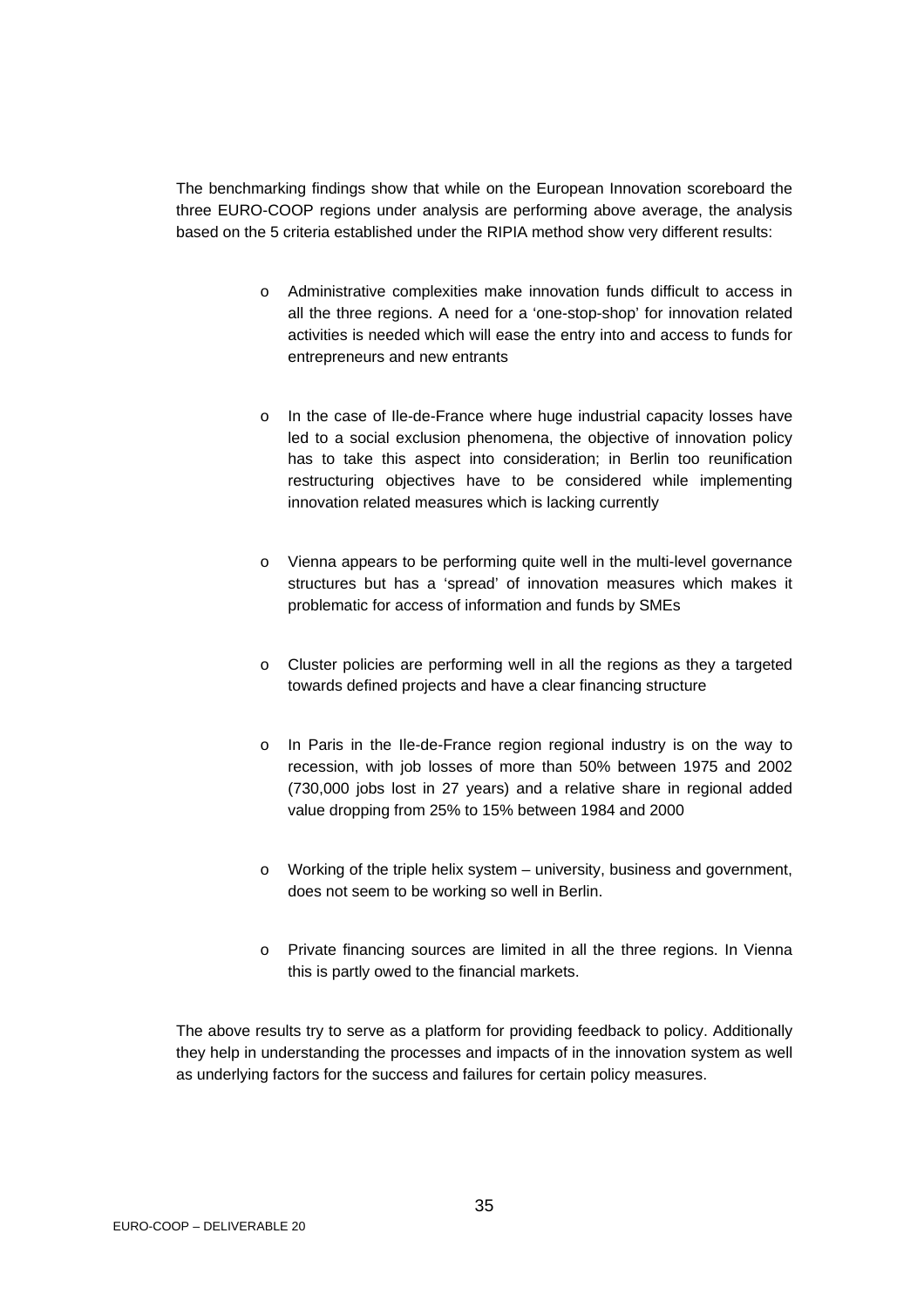## <span id="page-35-0"></span>**5 What benchmarking ought to do – recommendations**

#### **5.1 Market benchmarking not as a competition but a mutual learning process!**

- First regions should undertake internal benchmarking that is benchmark themselves against their own objectives
- Next the compare apples with apples. This includes first setting down criteria to identify typology of regions, for example, GDP, population, economic structure. In doing so the objective should not be who is the leader and who is the laggard, rather it should serve as mutual-learning exercise.
- Benchmarking should serve more as a feedback mechanism to improve certain parts of the regional innovation system.
- Diversity of approaches across different countries provides an excellent opportunity to compare and access practices employed in different countries and hence learn from each other. Such an exercise would entail starting with a checklist of framework policies, under each national system of innovation and an assessment of how well each is done in comparison with others that are using similar mechanisms (Papaioannou, 2006).

## **5.2 Respect diversity**

It has been made abundantly clear during the project that one-size-fits-all policy will not be effective in the long run. A great variety of regions can be found in the EU, even (especially!) within individual countries, each with its own economic base and networks of actors. If we wish innovation policy to be benchmarked meaningfully, it needs to be context-specific. This means that we need have a clear understanding of "the context".

#### **High-technology v. other sectors**

Different policy measures are needed for different economic sectors. Most of the cluster policies that have been developed in the three regions reported here is targeted at high technology sector where the interaction and collaboration with industry per se is quite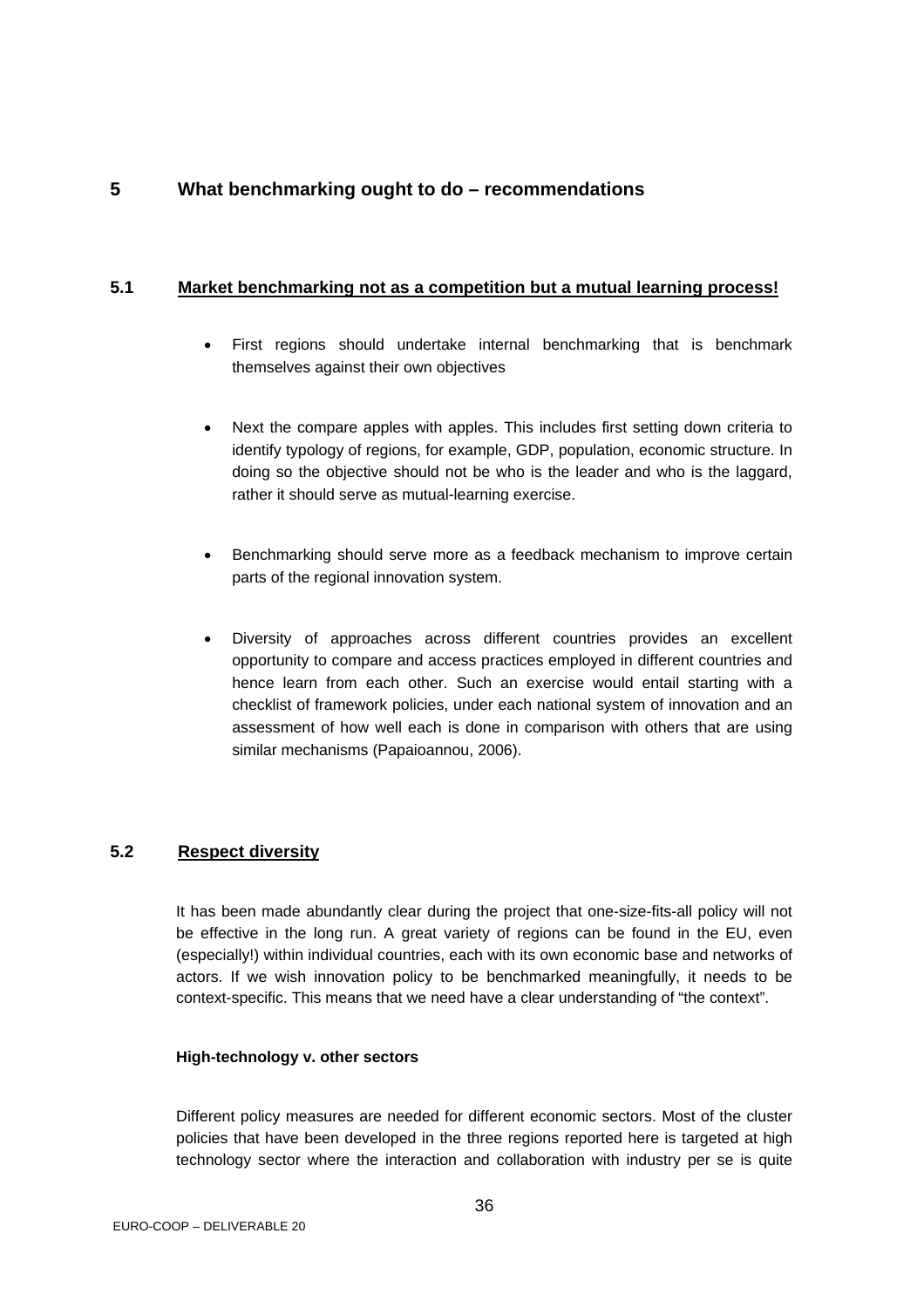<span id="page-36-0"></span>clear. However traditional sectors require a different policy approach as these have to revive dying industries and this could also include policies that target global technology search and transfer, including collaborations world-wide.

Furthermore, high-technology sector constitutes only a small part of the regional/national economy and that innovation concerns most of not all the sectors.

#### **Stable v. volatile**

The business environment is not the same for all firms leave alone sectors. Policy benchmarking should take into account – the nature targeted sectors, is it established, mature, fairly stable or is it an emerging, volatile sector.

 Different industries need different approaches to innovation. Volatile industries like ICT which witness change in technologies at a fast pace, need to have sufficient funding sources to adapt to changes as well as to access technology.

#### **5.3 Include the many factors conducive to policy innovation**

Not only the inputs and output factors as specified in the European innovation scoreboard should be considered but also processes should be treated as unit of analysis. Structured comparisons between different policy agencies trying to deal with similar challenges provide opportunity for policy learning as well as ways to make policy processes more effective. The advantage of policy benchmarking is that it can inform, explain and/or justify to citizens the performance and practice of public sector organisations with respect to specific policies and services.

Assessment of framework conditions include – the science and technology infrastructure and its connections to industry; education system; financial system; industrial relations system; sectoral support infrastructure such as trade associations, technical bodies and so on; specific industrial policy mechanisms at both national and regional level (Papaioannou, 2006).

## **6 Conclusions**

The benchmarking process should be clearly defined by the policy-makers and stakeholders in order to have any effective benchmarking results. As in the case of RIPIA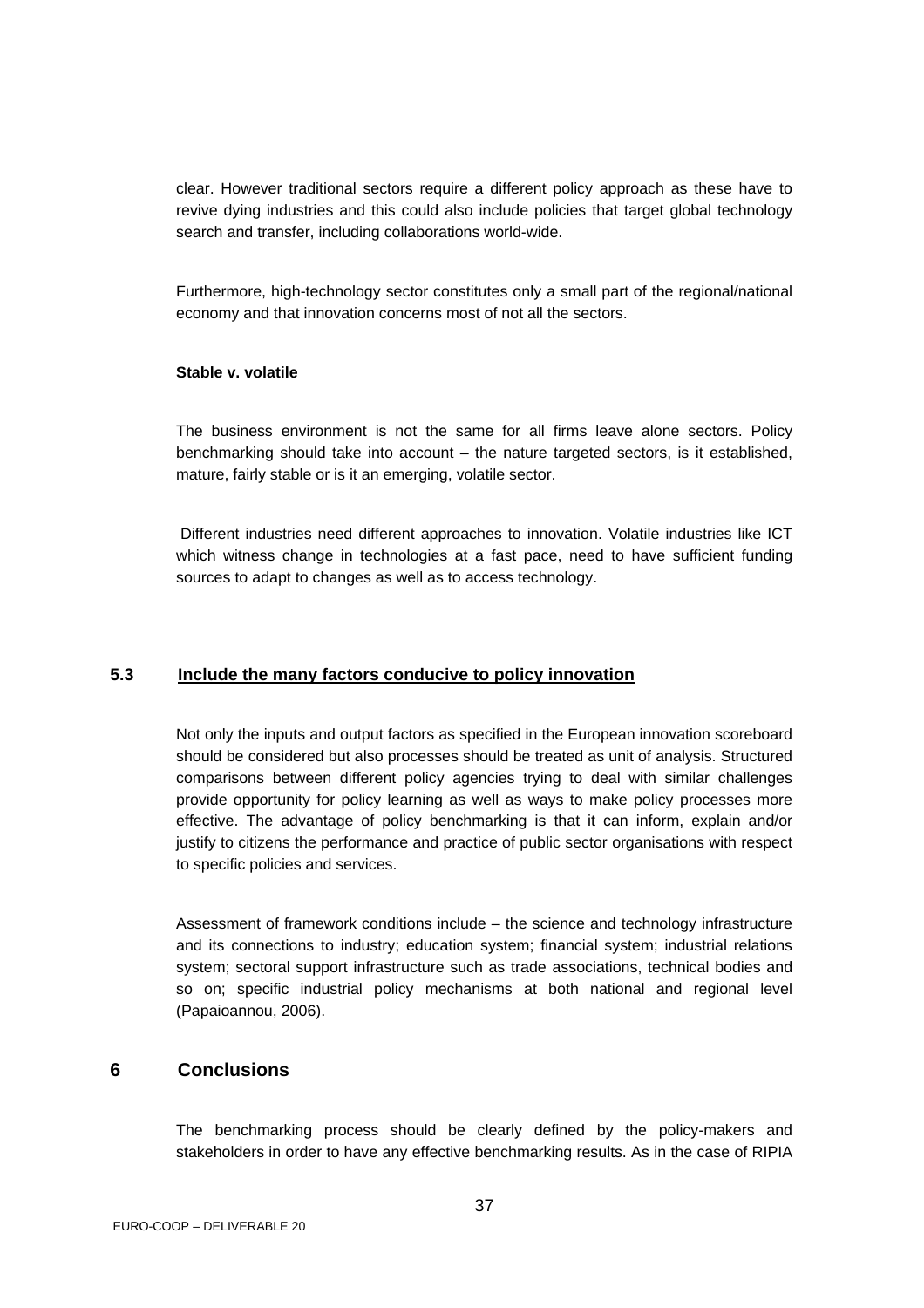model developed under EUROCOOP the entire RIS was broken down into meaningful measurable components – context, actors, factors, sectors and actions; these brought forth the multiplicity of actions and the multiplicity of outcomes. Developing a cause and effect relationship is complicated in a innovation system due to overlapping networks and interactions needed to build the RIS. Benchmarking thus entails: examining framework conditions in each region; identifying upstream and downstream factors for strategy/policy/programme/project input, output and outcome; and assessing impacts of policy measures in relation to the above mentioned factors.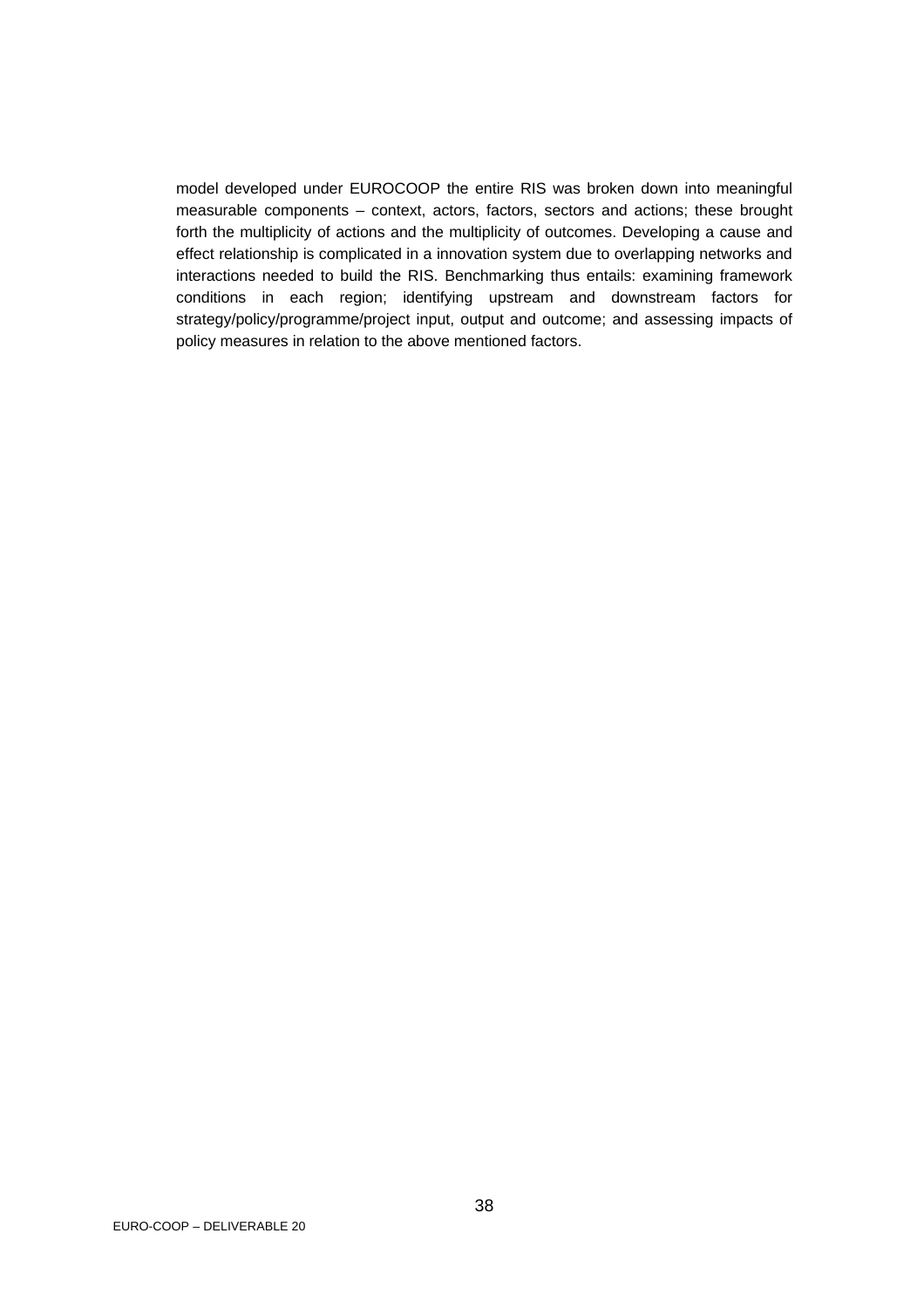## <span id="page-38-0"></span>**7 Annex**

## **7.1 Stage-4 template of RIPIA**

|                            | <b>KEY QUESTIONS</b>                                                                                                                                                                                                                                  |  |  | <b>NOTES</b>                                                                                                                                                                                                                                                                                                                                                                                                                                                                |  |  |  |  |  |  |
|----------------------------|-------------------------------------------------------------------------------------------------------------------------------------------------------------------------------------------------------------------------------------------------------|--|--|-----------------------------------------------------------------------------------------------------------------------------------------------------------------------------------------------------------------------------------------------------------------------------------------------------------------------------------------------------------------------------------------------------------------------------------------------------------------------------|--|--|--|--|--|--|
|                            | <b>ISTAGE 4 –</b>                                                                                                                                                                                                                                     |  |  |                                                                                                                                                                                                                                                                                                                                                                                                                                                                             |  |  |  |  |  |  |
| a) benchmarking of impacts |                                                                                                                                                                                                                                                       |  |  |                                                                                                                                                                                                                                                                                                                                                                                                                                                                             |  |  |  |  |  |  |
| 1                          | Identify for each programme / major project<br>the impacts on the RSI:<br>• overall short term &<br>direct impacts<br>• comparison of 'actual'<br>with 'expected'<br>impacts where these<br>are identified.<br>• uncertainty and<br>confidence levels |  |  | This is to provide a summary list of direct & short term impacts.<br>Where possible we should compare impacts before and after<br>(although in many cases this will not be possible):<br>• The ex-ante expected impacts are likely to<br>be focused on the funding and the direct<br>outcomes.<br>• The ex-post estimated impacts are likely<br>to be influenced by many contingent<br>factors in the RSI (e.g. finance, macro-<br>economic trends, project pipelines etc). |  |  |  |  |  |  |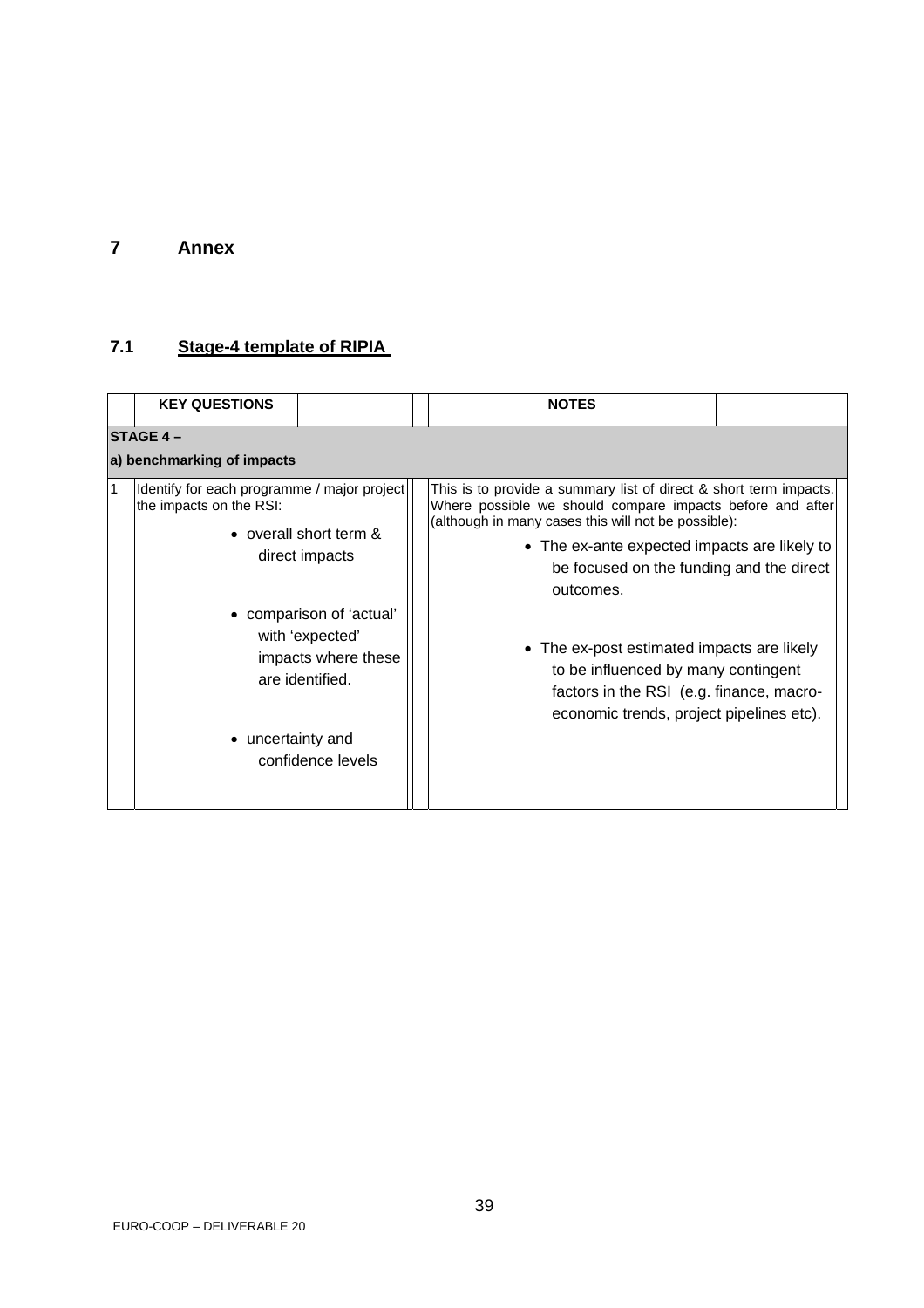<span id="page-39-0"></span>

| $\overline{2}$ | Identify for each programme / major project<br>the impacts on the RSI:                                                    | This is to provide a summary list of indirect and long term<br>impacts:                                                                                            |  |
|----------------|---------------------------------------------------------------------------------------------------------------------------|--------------------------------------------------------------------------------------------------------------------------------------------------------------------|--|
|                | • overall longer term &<br>indirect impacts                                                                               | • Each of these is likely to be at a very high<br>level of uncertainty.                                                                                            |  |
|                | • uncertainty and<br>confidence levels                                                                                    | • The impacts may be over-taken by<br>contingent factors in the RSI (e.g.<br>finance, macro-economic trends, project<br>pipelines etc).                            |  |
|                |                                                                                                                           | • Therefore a scenario approach may be<br>useful: i.e. to say 'what if' key factors<br>were more or less significant influences<br>(e.g. the macro-economic trend) |  |
|                |                                                                                                                           | • Overall this stage depends on the<br>experience of stakeholders and advisors                                                                                     |  |
| 3              | Identify as far as possible indirect & long<br>term impacts on regional context as<br>measured by statistical indicators. | This stage aims as far as possible to complete the 'causal paths'<br>links between policies / programmes / projects, and the regional<br>context indicators.       |  |
| 4              | Then identify for combined packages of<br>policies:<br>• overall short term<br>impacts                                    | This is to provide an overall summary in non-technical language.                                                                                                   |  |
|                | • overall long term<br>impacts                                                                                            |                                                                                                                                                                    |  |
|                | • uncertainty and<br>confidence levels                                                                                    |                                                                                                                                                                    |  |

## **7.2 Summary template to enable benchmarking and feedback to policy**